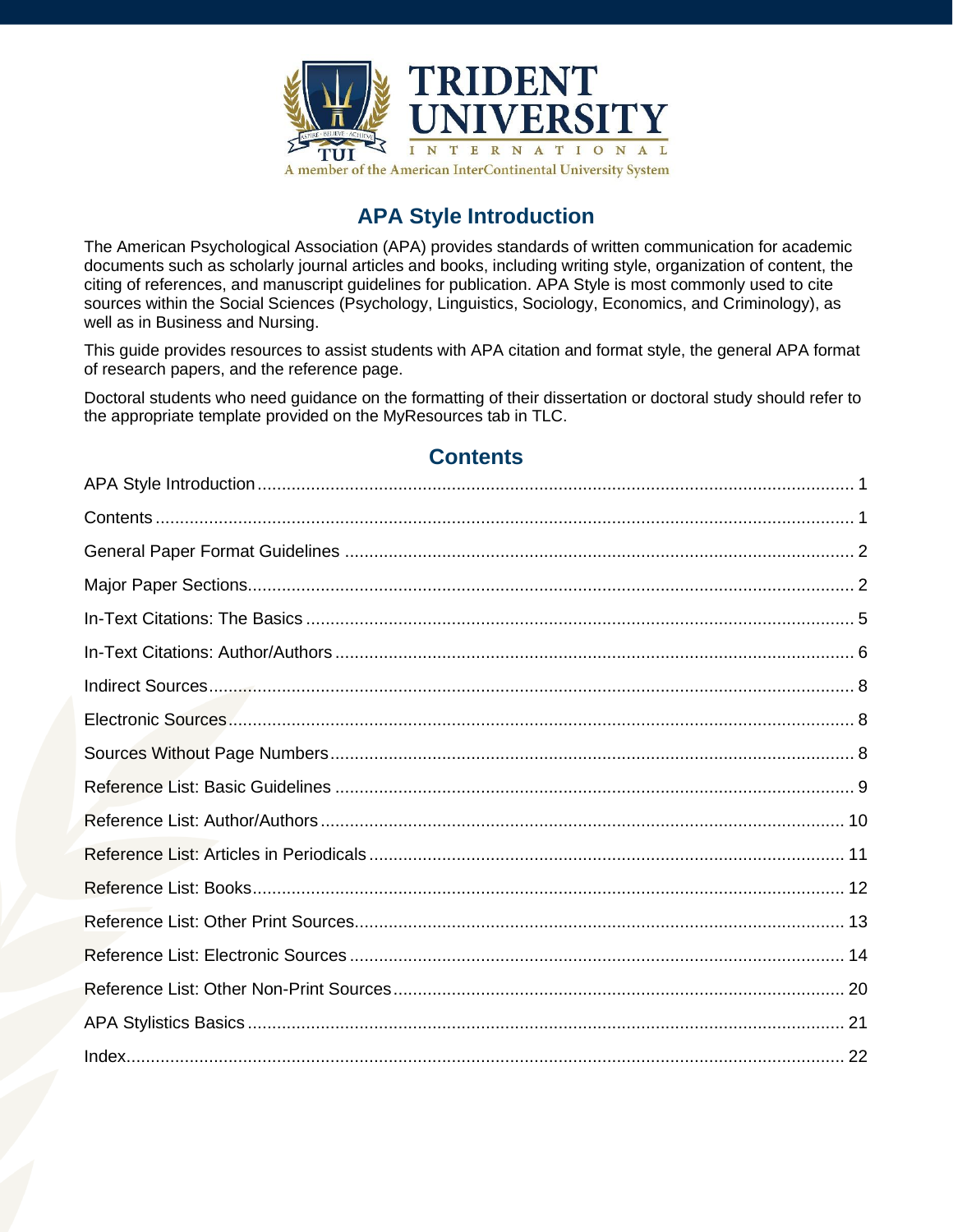# <span id="page-1-0"></span>**General Paper Format Guidelines**

A paper should be double-spaced using 12 pt. Times New Roman font with 1-inch margins on all sides.

<span id="page-1-1"></span>A **page header** (or "**running head**") should be included at the top of every page. Insert page numbers flush right. The "TITLE OF YOUR PAPER" should be flush left in all capital letters. If the title of the paper is more than 50 characters including spacing and punctuation, a shortened version of the title should be used.

## **Major Paper Sections**

A paper includes **four** major sections: **Title Page**, **Abstract**, **Main Body**, and **Reference List**.

## **Title Page**

The title page contains the **title** of the paper, **author's name**, **institutional affiliation,** and **page header/running head**.

The paper **title** appears in upper- and lowercase letters centered in the upper half of the page. APA recommends that a paper title be no more than 12 words in length. Unnecessary words should be omitted, and abbreviations should be avoided. An additional line may be used for the paper title, if necessary. All text on the title page is double-spaced.

The **author's name** (first name, middle initial(s), and surname) appears beneath the title. Personal titles (e.g., Mrs., Ms.) or degrees (e.g., Ph.D.) are not to be used.

The **institutional affiliation** (indicating the institution the author attends and/or where the research was conducted) appears beneath the author's name.

The **page header/running head** appears on the title page. On the title page, the page header/running head is as follows:

Running head: TITLE OF YOUR PAPER

Note: On all other pages *after* the title page, the page header/running includes only the paper title as follows:

TITLE OF YOUR PAPER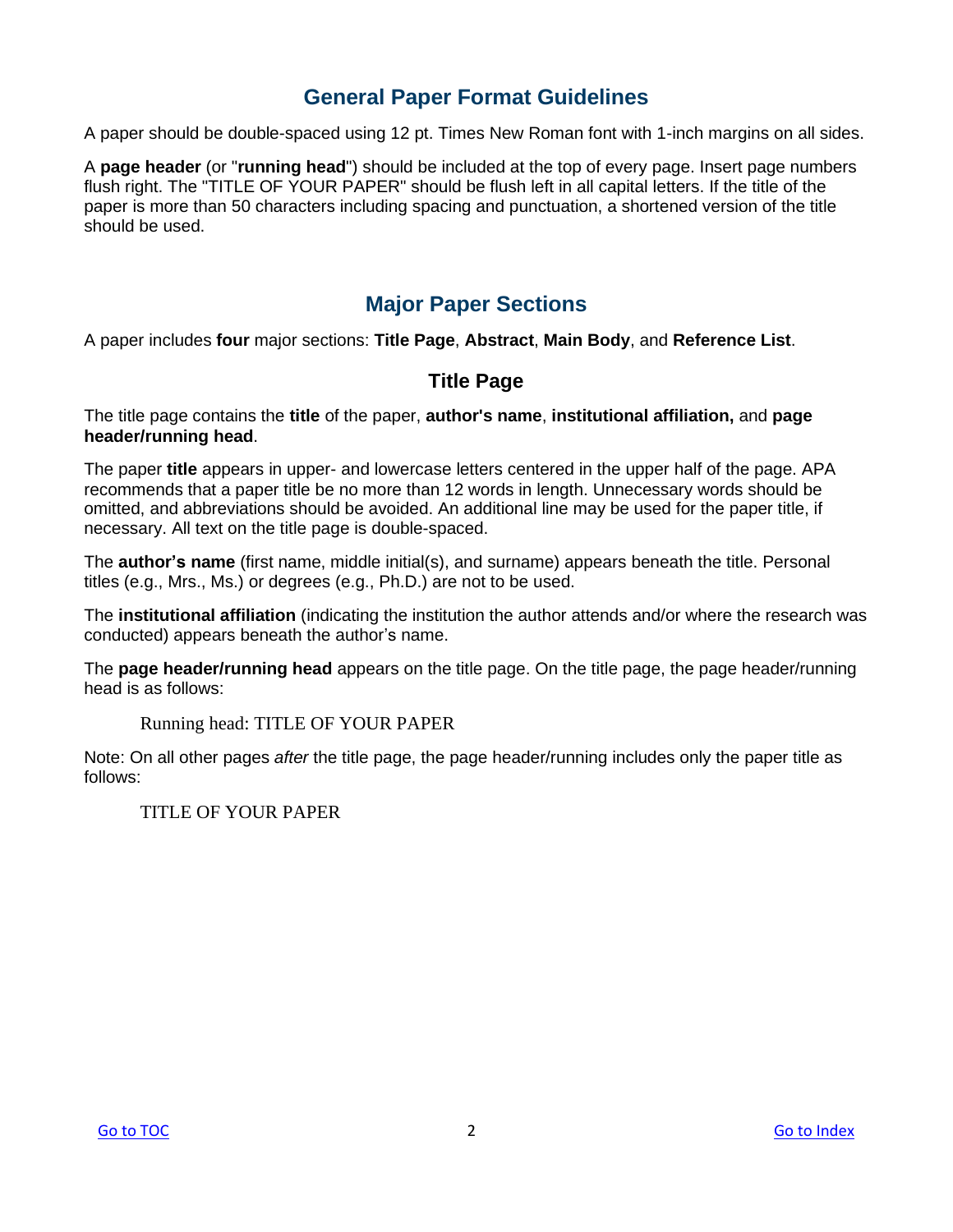#### $\operatorname{Running}\nolimits$  Head:  $\operatorname{TTLE}\nolimits$  OF MY WRITTEN ASSIGNMENT

 $\operatorname{Title}$  of My Written Assignment

 $\,$   $\,$ 

Student P. Learner

XYZ123 Module 1 Case

Trident University International

*Figure 1*. Sample of Title Page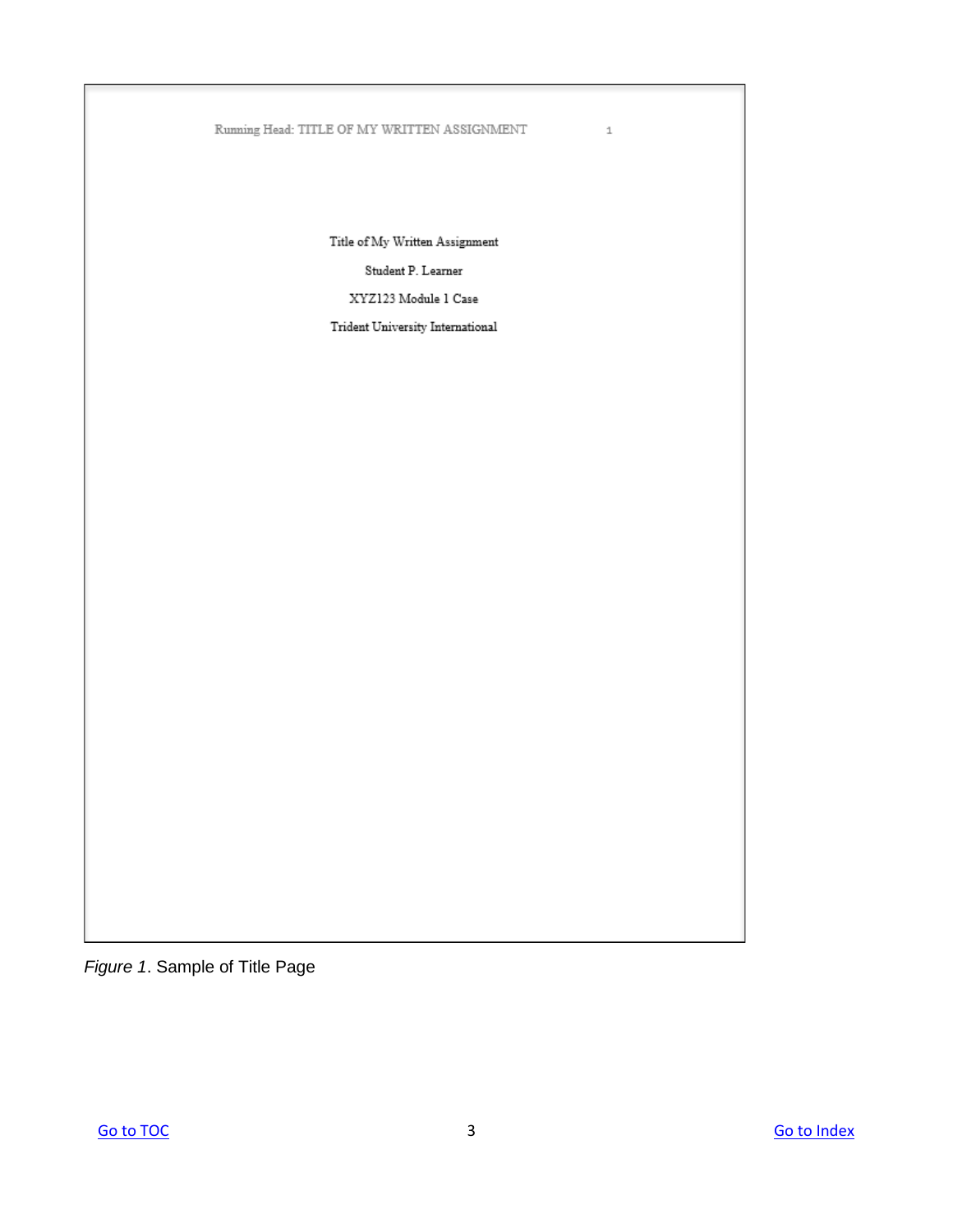## **Abstract**

The abstract begins on a new page and includes the **page header**. The word "Abstract" (no bold, italics, underlining) is centered on the first line of the page.

On the next line begins a brief yet succinct summary ("abstract") of the main points of the paper. The summary is a single double-spaced paragraph and is not indented. It is typically between 150 and 250 words and includes the research topic, research questions, participants, methods, results, data analysis, and conclusions.

| TITLE OF MY WRITTEN ASSIGNMENT<br>2                                                                   |  |
|-------------------------------------------------------------------------------------------------------|--|
| Abstract                                                                                              |  |
| Lorem ipsum dolor sit amet, nec soleat recusabo dissentiet ut, vix ne invenire imperdiet, nibh        |  |
| eros electram vel ad. Impedit feugait fierent sea no. Nec cu omittam mediocritatem. Duo in nihil      |  |
| explicari, iusto utinam indoctum vis ne, minim graeci ne eam. Munere mentitum has ad. Ei pro          |  |
| aeque impetus facilis, at pri modo propriae, cu nec soleat integre molestie. Pertinax quaestio        |  |
| facilisis nec ne. Delectus facilisi efficiendi ea est, tantas dicunt dissentiunt in vim. Enim facilis |  |
| percipitur ne vel, dicat officiis reprimique eu vel, mei at ocurreret reprehendunt. Ius in exerci     |  |
| patrioque, labitur sanctus mel in. Nam ea nulla ludus civibus, sea sonet consequat at. Diam           |  |
| oporteat adipisci qui ad, habeo admodum scriptorem mei ex, error propriae facilisis ex vim. Vis       |  |
| eu meis graece volumus, no dicit tincidunt duo. Sensibus partiendo maluisset mea ei. Ea alii          |  |
| magna eruditi mel, libris dolores periculis nec ut. Tota laoreet his ut, te eros scripta consequuntur |  |
| usu. Libris dolores periculis nec ut.                                                                 |  |
| Keywords: ipsum, graece volumus                                                                       |  |
|                                                                                                       |  |
|                                                                                                       |  |
|                                                                                                       |  |
|                                                                                                       |  |
|                                                                                                       |  |
|                                                                                                       |  |
|                                                                                                       |  |
|                                                                                                       |  |
|                                                                                                       |  |
|                                                                                                       |  |
|                                                                                                       |  |
|                                                                                                       |  |
|                                                                                                       |  |

*Figure 2.* Sample of Abstract page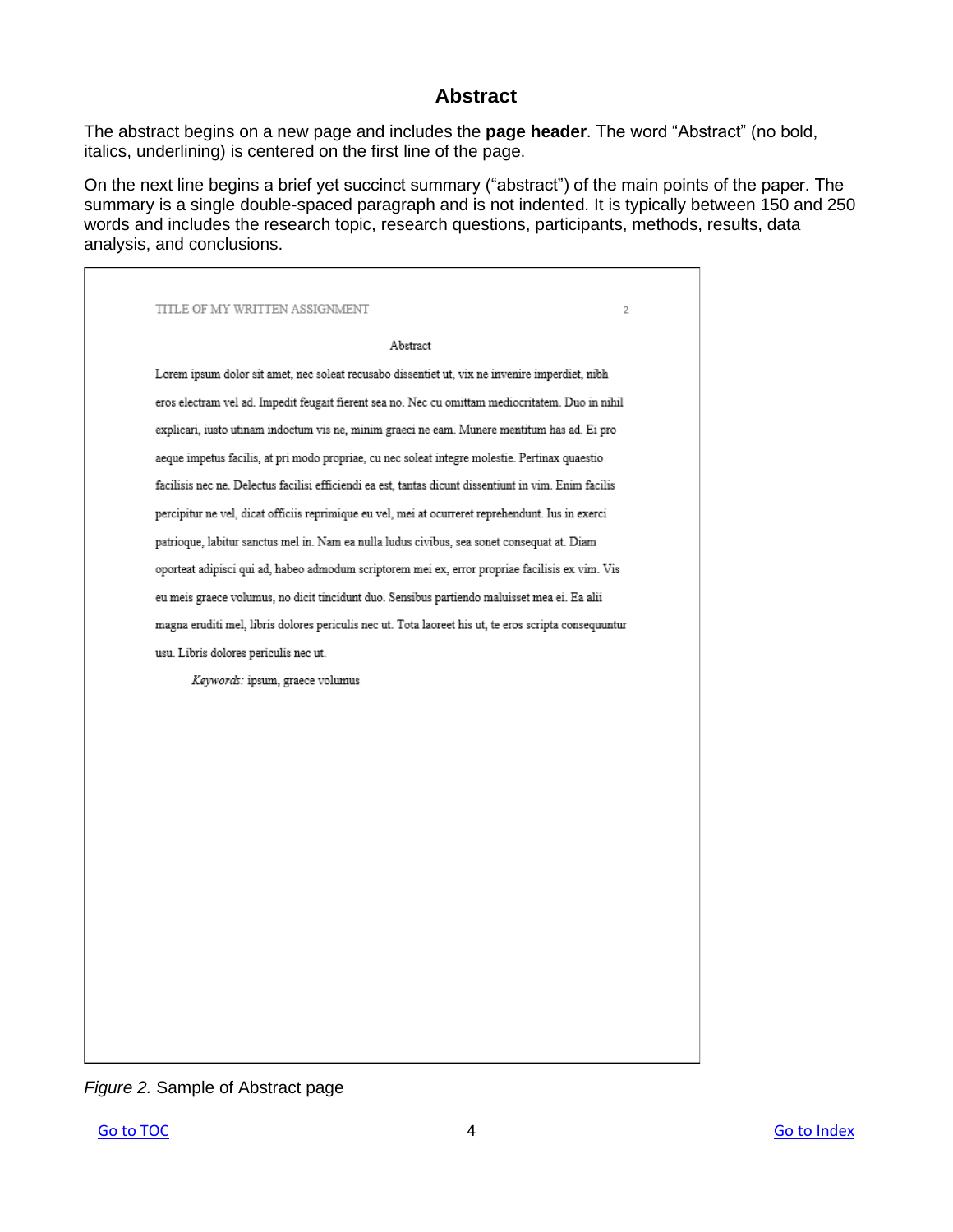# **In-Text Citations: The Basics**

<span id="page-4-0"></span>The following are general guidelines used when referring to the works of others in a paper.

APA requires the past or present perfect tense when referring to the works of others in a paper: Smith (2019) **found** or Smith (2019) **has found** ...

APA format follows the author-date method of in-text citation: the author's last name and the year of publication for the source appear in parentheses separated by a comma (Smith, 2019). A complete reference of the source appears in the reference list at the end of the paper.

When paraphrasing an author's thoughts or ideas but not quoting the words directly, it is not required to include a page number, though APA guidelines encourage doing so. In either case, the source still appears in the reference list at the end of the paper.

## **In-text citation capitalization, quotes, and italics/underlining**

- Proper nouns (author names and initials) must always be capitalized: J. Smith.
- When stating the title of the source *within a paper*, it is necessary to capitalize all words that are four letters or more: *Infinity and Beyond*. In the reference list, however, only the first word of a title is capitalized: *Infinity and beyond*.
- The titles of longer works like books, edited collections, films, television series, and documentaries should be capitalized: *The Bridges of Madison County*; *Gone With the Wind*; *Grey's Anatomy*.
- The titles of shorter works like articles in a journal or edited collections, a television series episode, or song title are within quotation marks: "Mind the Gap: Essays on Composition;" "Elevator Love Letter."

#### **Short quotations**

When directly quoting from a source, it is necessary to include the author, year of publication, and page number for the reference.

According to Smith (2018), "Athletes who meditate before a game are mentally prepared to compete"  $(p. 63)$ .

Smith (2018) found "Athletes who meditate before a game are mentally prepared to compete" (p. 63); what does this mean for coaches?

When the author's name is *not* used in the sentence, it is included in the parentheses after the quotation, and includes the year of publication and page number:

While some may disagree, "Athletes who meditate before a game are mentally prepared to compete" (Smith, 2019, p. 63).

## **Long quotations**

Direct quotations longer than 40 words are placed in a block quotation that is indented one-half inch from the left margin. The block quotation is double-spaced *without* quotation marks. The parenthetical citation appears after the closing punctuation mark.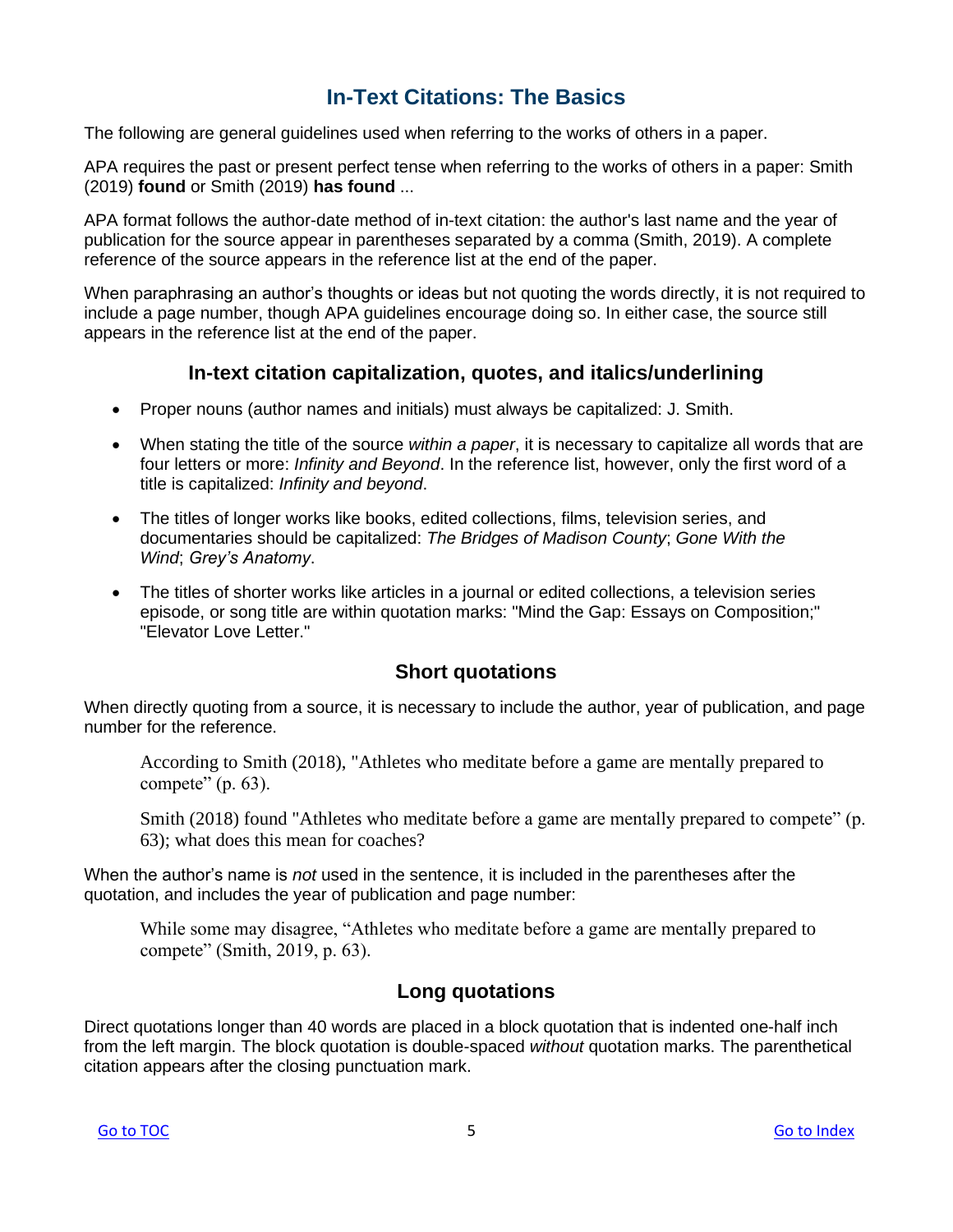Smith's (2019) results on animal behavior revealed the following:

Researchers are attracted to the study of animal behavior for a myriad of reasons as this field of study has an immensely wide scope; diverse topics include the study of feeding behaviors, selection of habitat, sexual mating and reproduction, and societal communities. Many animal behavior specialists connect animal behavior to human beings and have made numerous discoveries based on this hypothesis. (p. 206)

## **Paraphrase and summary**

As stated above, when paraphrasing an author's thoughts or ideas but not quoting the words directly, it is not required to include a page number, though APA guidelines encourage doing so. In either case, the source still appears in the reference list at the end of the paper.

According to Edwards (2018), mathematics is often difficult for students with learning disabilities.

<span id="page-5-0"></span>Mathematics is often difficult for students with learning disabilities (Edwards, 2018, p. 101).

## **In-Text Citations: Author/Authors**

## **Two Authors**

Both authors' names are included every time the work is cited. "And" is used between the names within the text and the ampersand (&) when in parentheses.

Studies by Franklin and Miller (2019) supports . . .

(Franklin & Miller, 2019)

## **Three to Five Authors**

All authors are listed within the text and in parentheses *the first time* the source is cited. "And" is used between the names within the text and the ampersand (&) when in parentheses.

(Appleton, Kemper, Sullivan, Tate, & Williams, 2007)

In subsequent citations, only the first author's last name followed by "et al." is used within the text and in parentheses.

(Appleton et al., 2007)

#### **Six or More Authors**

When a source includes six or more authors, the first author's name is used, followed by et al. both within the text and in parentheses.

Slater et al.  $(2017)$  argued ...

(Slater et al., 2017)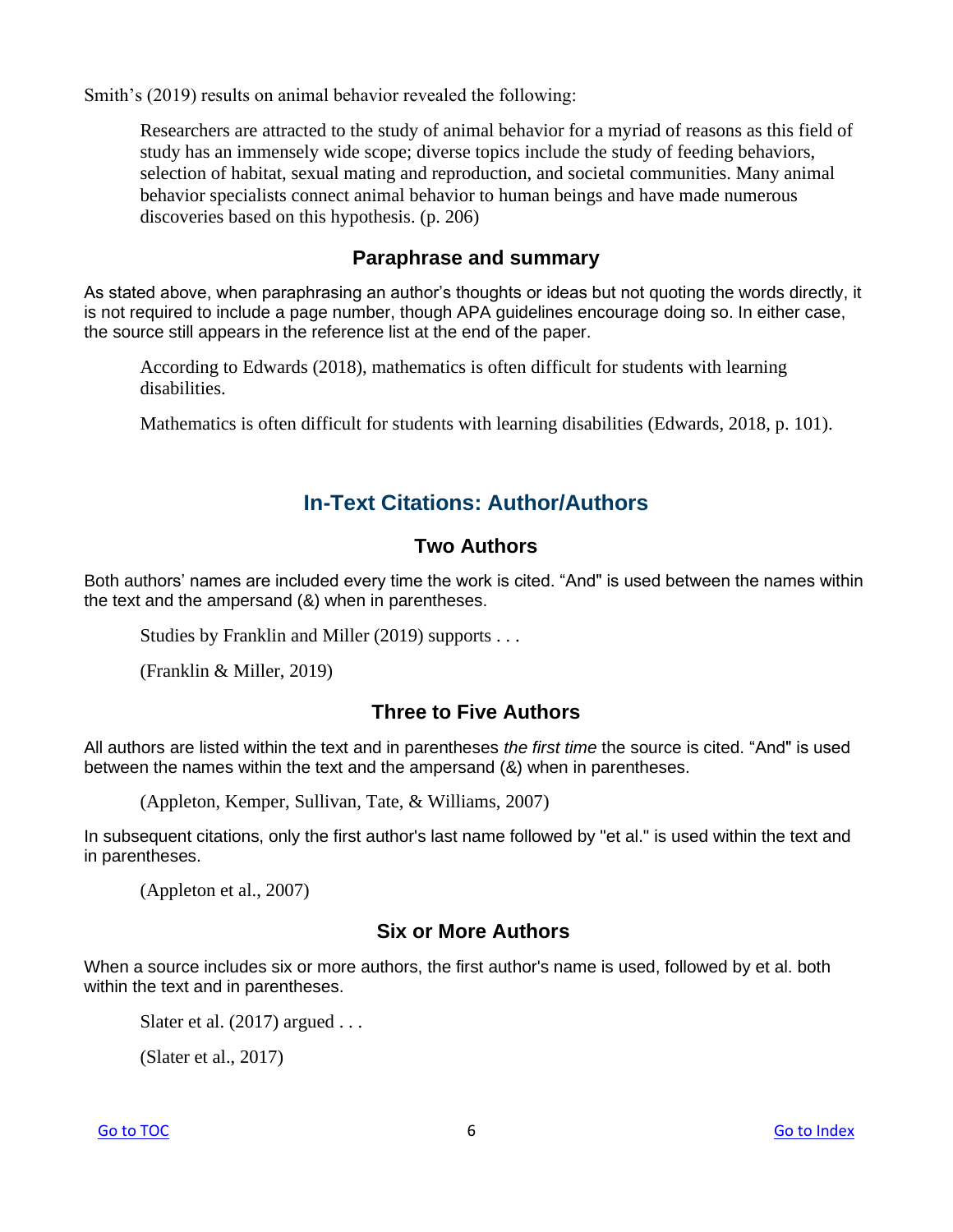## **An Unknown Author**

When a source does not include an author, the source is cited by its title within the text or with the first word or two in the parentheses. Books and reports are italicized. Article titles, chapters, and web pages are in quotation marks.

One study addressed video games and ADD in middle school boys ("Gladiators Revenge," 2016).

When the author is stated as "Anonymous," it may be treated as the author's name (Anonymous, 2015). The name would be Anonymous in the reference list as well. But do not use "Anonymous" as an author's name unless the original source does.

## **Organization as an Author**

When the author is an organization or a government agency, the organization is stated within the text or in the parenthetical citation the first time the source is cited.

According to the American Medical Association (2018), . . .

When the organization has a recognized abbreviation, the abbreviation should be used in brackets the first time the source is cited. In subsequent citations, only the abbreviation may be used.

First citation: (American Medical Association [AMA], 2018)

Second citation: (AMA, 2018)

## **Two or More Works in the Same Parentheses**

When two or more works are included in a parenthetical citation, the order is the same way the two names appear in the reference list (alphabetically). The two works are separated by a semi-colon.

(Jensen, 2018; Talbott, 2019)

## **Authors With the Same Last Name**

When two authors with the same last name are included in a parenthetical citation, the first initials are included to prevent confusion.

A. Jensen, 2018; L. Jensen, 2019)

## **Two or More Works by the Same Author in the Same Year**

When there are two sources by the same author in the same year, lower-case letters (a, b, c) are used with the year to order the entries in the reference list. Also use the lower-case letters with the year in the in-text citation.

Studies by Tolleson (2017a) demonstrated . . .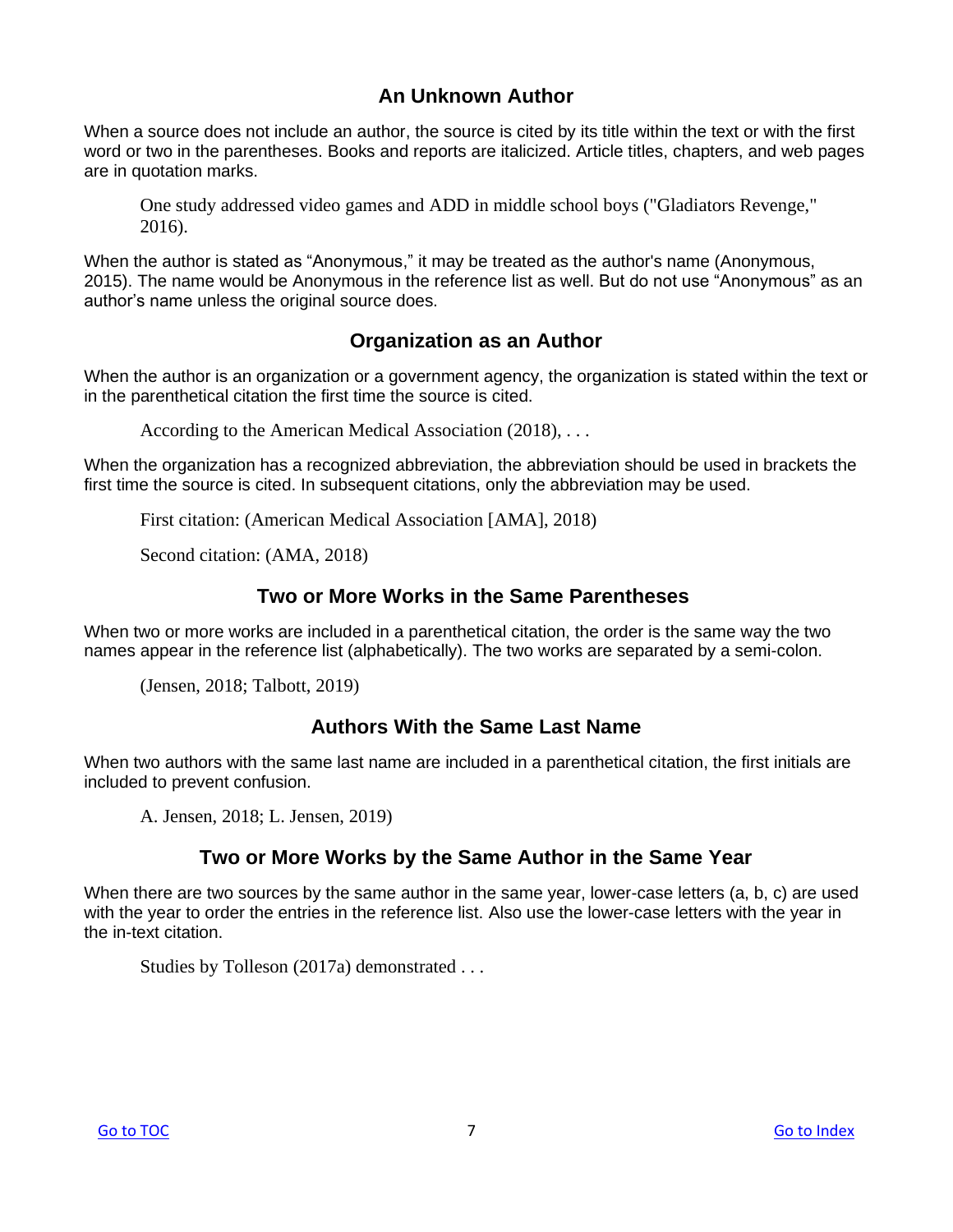## **Introductions, Prefaces, Forewords, and Afterwords**

When citing an Introduction, Preface, Foreword, or Afterword in-text, the author and year are included as in other citations

(Keller & Kraler, 2018)

## **Personal Communication**

When citing an interview, letter, email, and any other person-to-person communication, include the communicator's name, that it was *personal communication*, and the date of the communication. Personal communication is not included in the reference list.

(E. Kellerman, personal communication, March 11, 2019).

<span id="page-7-0"></span>E. Kellerman revealed that many of the employees had work-related illnesses after the accident (personal communication, March 11, 2019).

# **Indirect Sources**

When citing a source that was originally cited in another source, reveal the original source in the parenthetical citation. The secondary source should be in the parentheses and listed in the reference list.

<span id="page-7-1"></span>Miller debated . . . (as cited in Peters, 2018, p. 86).

# **Electronic Sources**

Whenever possible, electronic documents should be cited the same as any other document with the author-date style.

Nedvale (2019) described . . .

## **Unknown Author and Unknown Date**

When neither an author nor date is provided, the title may be used in the parenthetical citation or the first word or two of the title may be used in the parentheses with the abbreviation "n.d." for "no date."

<span id="page-7-2"></span>An additional study of assisted living patients revealed that most convalesced with rehabilitation ("Rehabilitation and Technology," n.d.).

# **Sources Without Page Numbers**

When an electronic source does not include page numbers, other information may be included to assist a reader in locating the passage cited. For example, if the electronic document's paragraphs are numbered paragraphs, the abbreviation "para." followed by the paragraph number may be used:

(Deming, 2018, para. 8).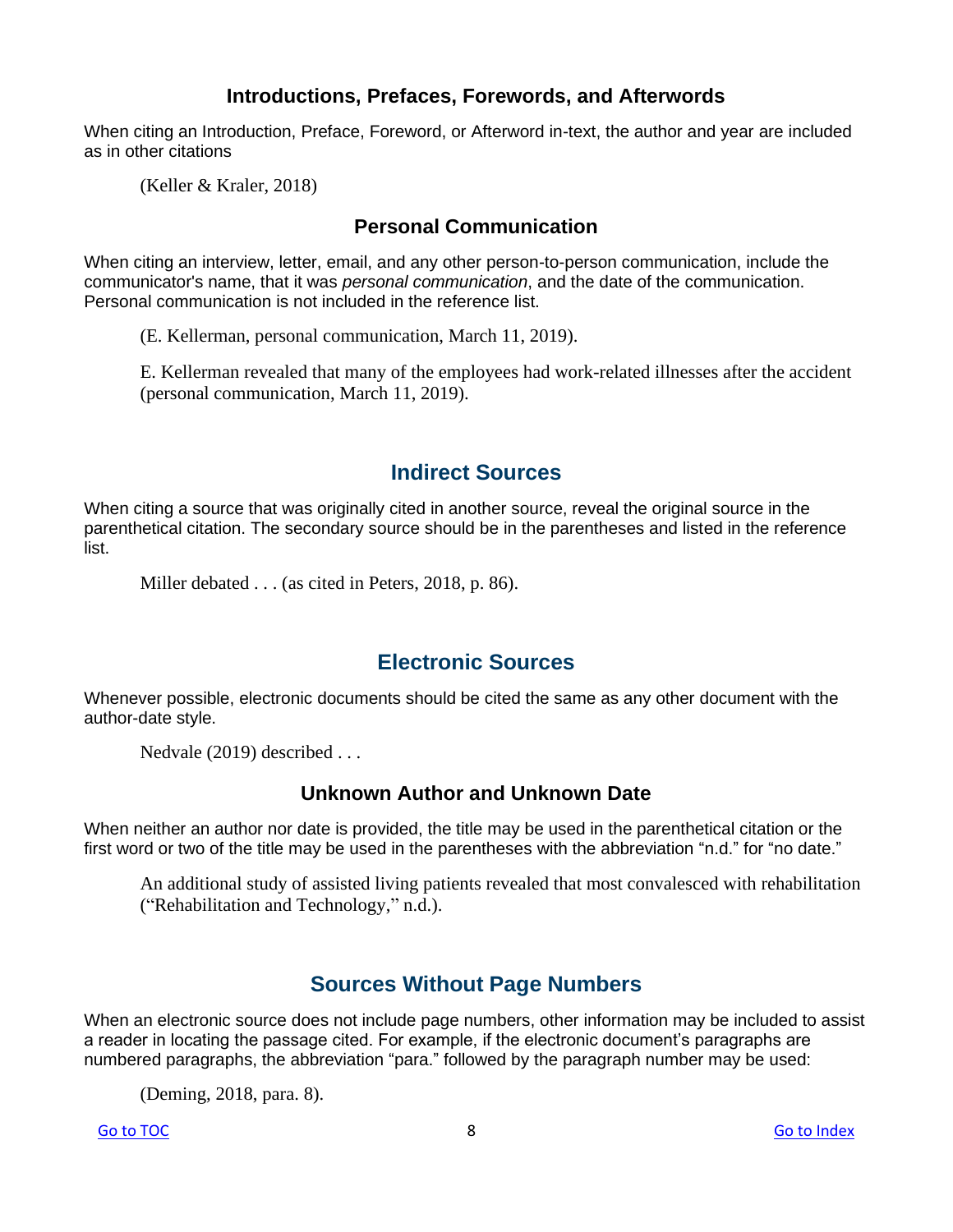If the paragraphs are not numbered, document headings may be used and the paragraph under that heading may be provided.

According to Gates (2017), ... (Possible Solutions section, para. 9).

<span id="page-8-0"></span>Note: Never use pagination from printed webpages as computers vary and therefore any pagination would not be accurate.

# **Reference List: Basic Guidelines**

A list of references appears at the end of a paper. The reference list provides an opportunity for the reader to locate and retrieve any source that has been included in the paper. Every source cited in a paper must appear in the reference list just as every source on the reference list must be cited in the paper.

The reference list begins on a new page separate from the text of the essay. "References" is centered at the top of the page. Note that it is not bold or underlined, or in quotation marks.

## **Reference List Guidelines**

- All text is double-spaced.
- The second and subsequent lines of each reference entry is indented one-half inch from the left margin (hanging indent).
- The reference list should be in alphabetical order by the last name of the first author of each work.
- The last name and initials for all authors of a particular work (for up to and including seven authors) should be provided. In the case of more than seven authors, the first six authors are listed followed by an ellipsis after the sixth author's name. After the ellipsis, list the last author's name.
- When there are multiple sources by a single author (or authors), the sources should be listed in chronological order.
- Journal titles should never be abbreviated.
- Always use the punctuation and capitalization of a journal in its title. For example: *CA\$H: Today's Money*, not *CASH: Today's Money*.
- All major words in journal titles are capitalized.
- For books, chapters, articles, or webpages, only the first letter of the first word of a title and subtitle, the first word after a colon or a dash in the title, and proper nouns are capitalized.
- The titles of longer works such as books and journals are italicized.
- Shorter works such as journal articles or essays in edited collections should NOT be italicized, underlined, or in quotes.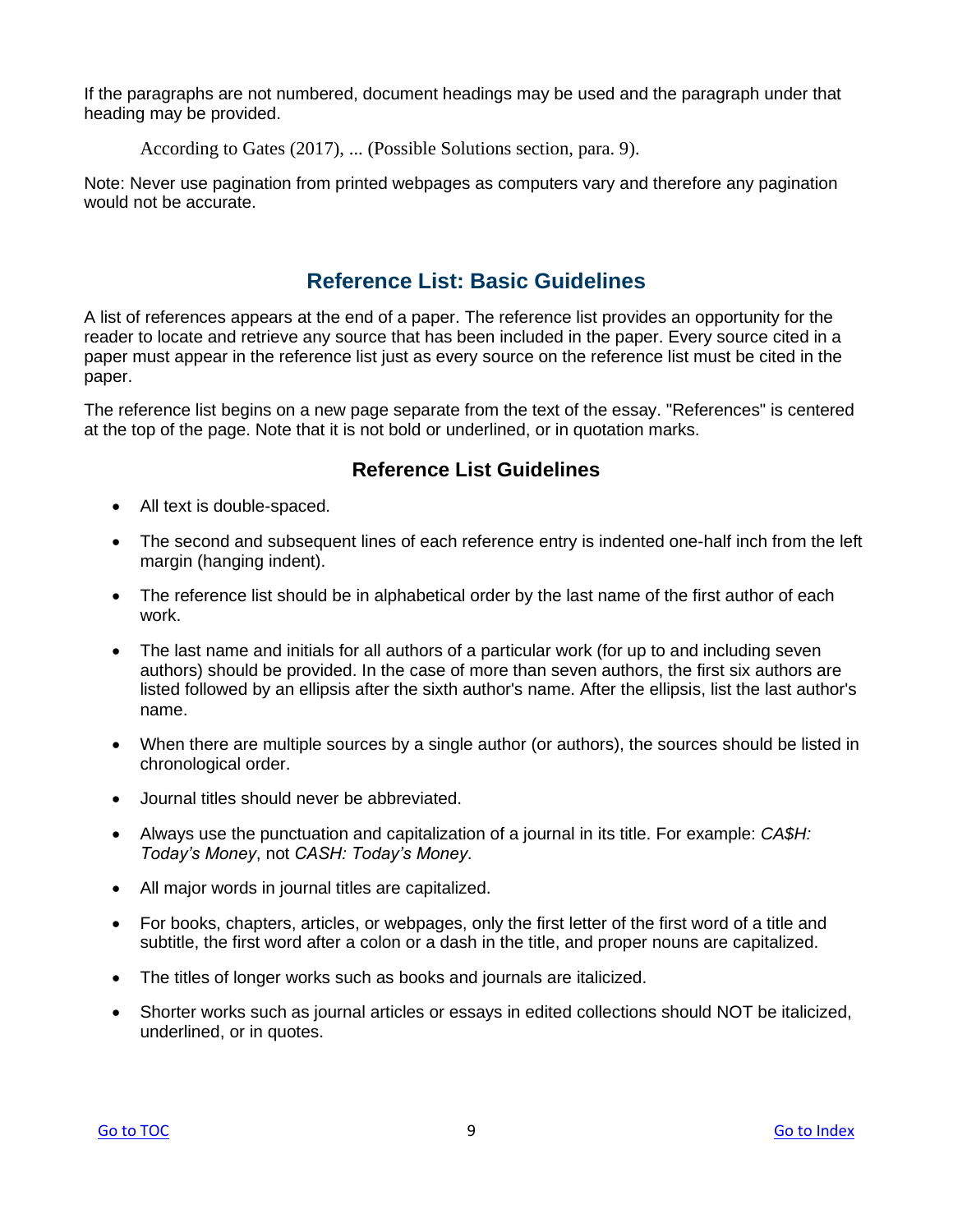# **Reference List: Author/Authors**

<span id="page-9-0"></span>The following APA guidelines for works by one or more authors apply to all references: book, article, electronic resource, etc.

### **Single Author**

Name and initials

Kellerman, A. E. (2019). Air quality and public health. *Applications in Public Health, 9*, 63-73.

#### **Two Authors**

Name and initials and the ampersand (&)

Watson, P. A., & Ready, F. J. (2017). Stress management in the workplace. *Journal of Social Psychology, 11*, 17-21.

#### **Three to Seven Authors**

Name and initials separated by commas; the ampersand (&) before the last name

Studvail, A. Z., Dwight, A. T., Tam, Q. Z., Hallogan, S., Hittle, S., & Baker, L. K. (2017). All the world is a stage: Personality in the secondary theater classroom. *Journal of Theater and Stage, 39*, 117-125.

#### **More Than Seven Authors**

Names and initials separated by commas; an ellipsis is used between the sixth author's name and the final author name to denote missing author names. No more than seven names should ever appear in an entry.

Muskey, S. J., Chen, X. I., Costello, A. J., Holt, S. T., Stejan, T. K., Taylor, J. E., . . . Ruden, P. J. (2018). Learning management systems for the visually impaired. *Technology Innovation, 18*, 167-183.

#### **Organization as Author**

American Medical Association. (2019).

#### **Unknown Author**

Oxford English dictionary (2nd ed.). (1989). Oxford, England: Oxford University Press.

### **Two or More Works by the Same Author**

Name and initials listed by year

Brecht, F. M. (2017). Bullying in the middle school classroom. *Adolescent Psychology*, *16*, 53- 69.

Brecht, F. M. (2019). The middle school years. *Adolescent Psychology, 18*, 157-163.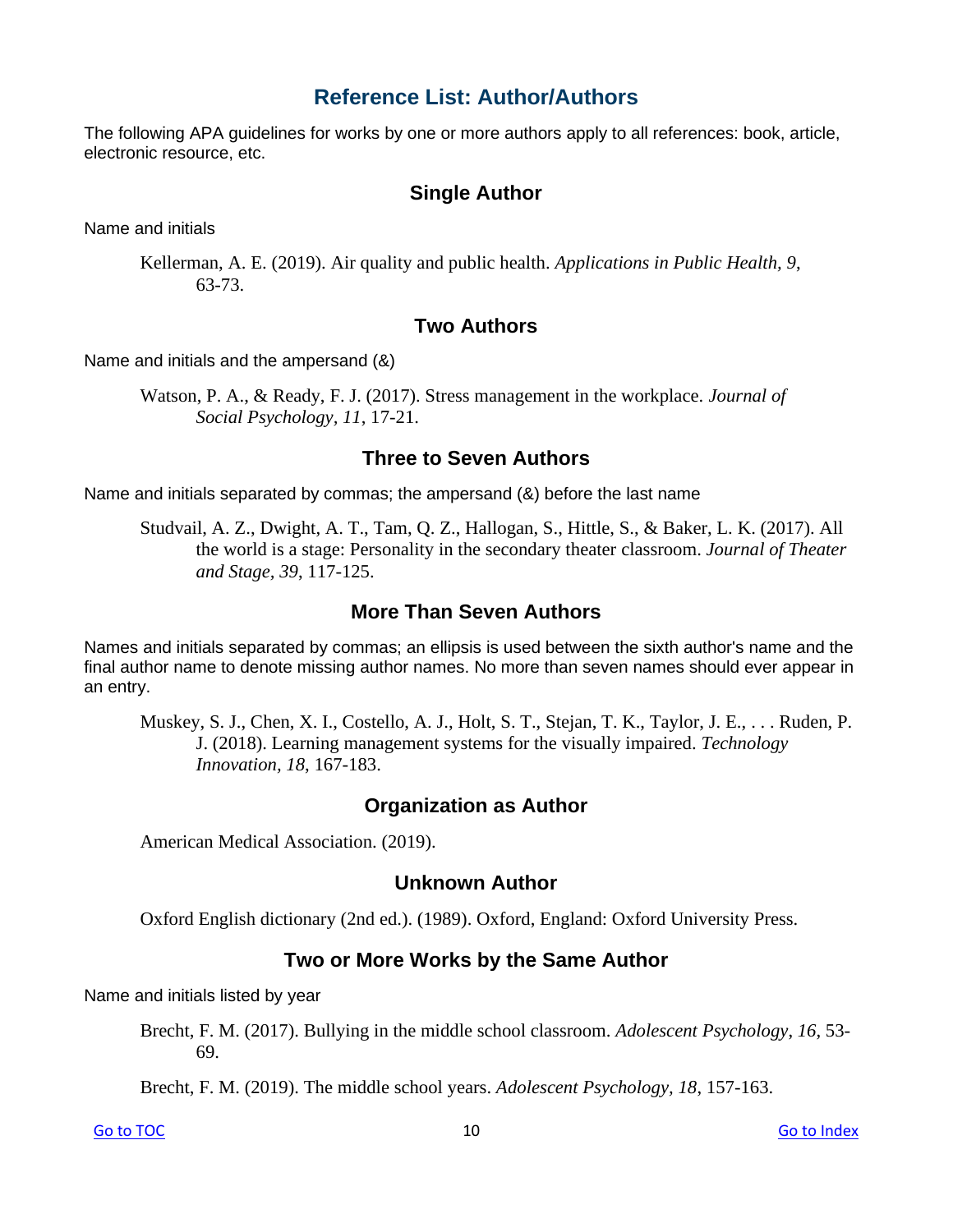## **Two or More Works by the Same Author in the Same Year**

When there is more than one reference by a single author published in the same year, the entries should be organized by the title of the article or chapter. A letter suffix is then assigned to the year.

Brecht, F. M. (2019a). The middle school years. *Adolescent Psychology, 18*, 157-163.

Brecht, F. M. (2019b). Bullying and popularity in high school age students. *Personality and Psychology, 12*, 321-330.

The same style would be used in the text of the essay: "Brecht (2019a) explains further..."

## **Introductions, Prefaces, Forewords, and Afterwords**

When citing the Introduction, Preface, Foreword, or Afterword of a book, the publishing information is provided as usual, but Introduction, Preface, Foreword, or Afterword is specified.

<span id="page-10-0"></span>Wells, K., & Kuppenheimer, K. (2018). Introduction. In K. L. Smith (Ed.), *Medical terminology* (pp. 14-21). Chicago, IL: Prentice and Kent.

# **Reference List: Articles in Periodicals**

APA style for periodicals is as follows: name and initials; publication year in parentheses followed by a period; title of the article with only the first word and proper nouns capitalized; the title of periodical (in italics), volume number (in italics), and page numbers. If a digital object identifier (DOI) is not available, the URL of the website from which the periodical was retrieved may be used.

Hayes, S. E. (2019). Marketing markets in Dubai. *Global Marketing, 65*(3), 89-93. https://www.abc/123.com

## **Journal Article Paginated by Volume**

In the example below, the volume (55) is in italics after the title.

Scarville, T. K. (2019). Basics for preparing lesson plans. *Journal of Secondary Education, 89*, 112-127.

## **Journal Article Paginated by Issue**

In the example below, the issue number (8) is indicated in parentheses after the volume. Neither the issue number nor the parentheses are in italics.

Owen, Y. (2018). The Apocalypse. *The Old Centaur, 21*(8), 9-27.

## **Article in a Magazine**

Whitman, D. H. (2019, March 26). Celebrities and philanthropy. *People, 186*, 63-67.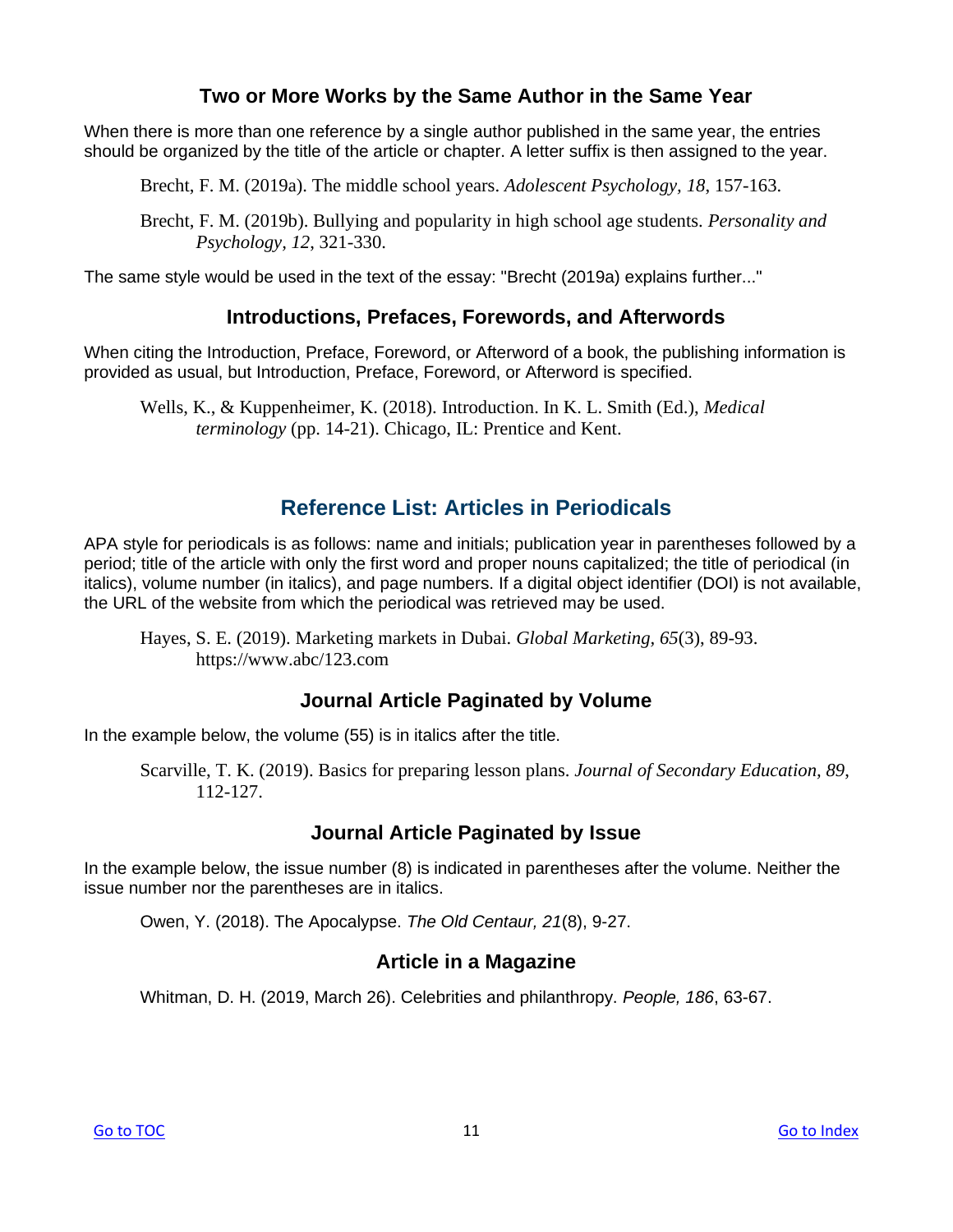## **Article in a Newspaper**

For a newspaper reference, p. or pp. precedes page numbers.

Talbot, F. (2018, April 22). Local Electricity Ordinances. *The Senator*, pp. 16-21.

### **Letter to the Editor**

Peterson, Q. (2017, September). Tired in Toledo [Letter to the editor]. *Daily Journal, 189*(1), 45.

#### **Review**

<span id="page-11-0"></span>Halloran, P. Y. (2019). Unraveling the toxic masculinity saga [Review of the book *Toxic masculinity in millennials*, by K.L. Tolle]. *Psychology Review, 29*, 567-573.

# **Reference List: Books**

#### **Book**

APA style for books is as follows: Name and initials. (publication year). Title of work. Location: Publisher. The city and two letter state abbreviation are used for location.

Kimball, B. W. (2018). *Steps to address cleaning in healthcare facilities*. Chicago, IL: Midwestern Hospital Association.

## **Edited Book, No Author**

Dugan, P. J. (Ed.). (2017). *Musical Theater*. New York, NY: Dorothy Rush Foundation.

#### **Edited Book with an Author or Authors**

Titus, S. (2019). *The complete letters.* P. K. Tolleson (Ed.). Boston, MA: Archer.

## **A Translation**

Henson, A. P. (2019). *A socioeconomic study of possibilities*. (F. O. Schwartz, Trans.). Los Angeles, CA: Plimpton. (Original work published 1921)

When the book has been republished, like the one above, the citation in the paper should include both dates: Henson (1921/2019).

## **Edition Other Than the First**

Kendricks, P. F., Kempe, R. Y., & Dexter, Y. E. (2017). *The stone children* (7th ed.). Madison, WI: University of Wisconsin Press.

## **Article or Chapter in an Edited Book**

APA style for an article or chapter in an edited book is as follows: name and initials, (publication year). Title of chapter. In Name of editor (Ed.), *Title of book* (pages of chapter). Location: Publisher. (For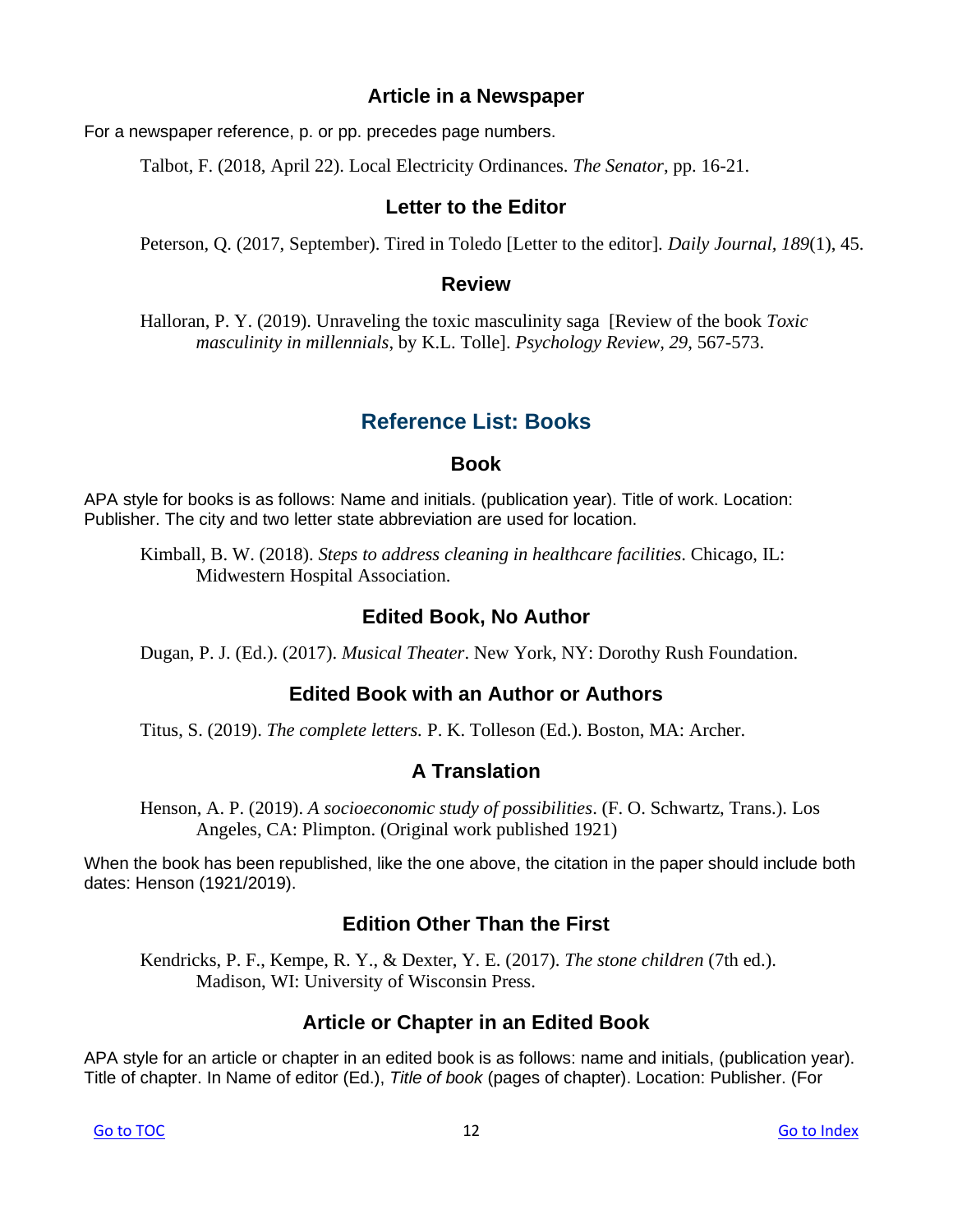states in the United States, the city and two-letter state abbreviation are used for location.)

Tenbaum, T. A., & Yeats, W. B. (2019). Chaucer and Keats. In T.J. Millen. (Ed.), *English romantic poets* (pp. 111-121). London, England: Wadsworth.

### **Multivolume Work**

<span id="page-12-0"></span>Seisman, J. (Ed.). (2018). *Encyclopedia of dogs* (Vols. 1-8). Dallas, TX: Prentice.

# **Reference List: Other Print Sources**

## **An Entry in an Encyclopedia**

Butnam, H. G. (2019). Electricity. In *The New Encyclopedia Britannica* (Vol. 53, pp. 362-368). Fargo, ND: Encyclopedia Britannica.

## **Work Discussed in a Secondary Source**

For a work discussed in a secondary source, list the source the work was discussed in.

Godwin, P., Curten, F., Atmo, K., & Hector, N. (2018). Models of duality: New approaches in learning. *Sociological Review, 93*, 363-371.

Though the secondary source is listed in the References, in the text, the original work is named and a citation for the secondary source is given. For example, if Harris and Tweed's work is cited in Godwin et al. (above) and the author of the paper did not read the original work, the Godwin et al. reference is listed in the References. The following citation would be used within the text:

In Harris and Tweed's study (as cited in Godwin, Curten, Atmo, & Hector, 2018), ...

## **Dissertation Abstract**

Uridice, T. (2017). Advances in social discourse. *Dissertation Abstracts International, 91*, 7765A.

## **Dissertation, Published**

Lastname, F. N. (Year). *Title of dissertation* (Doctoral dissertation). Retrieved from Name of database. (Accession or Order Number)

## **Dissertation, Unpublished**

Lastname, F. N. (Year). *Title of dissertation* (Unpublished doctoral dissertation). Name of Institution, Location.

#### **Government Document**

National Association of Urban Planning. (2017). *On-site training in oil spills sites* (DHHS Publication No. ADM 90-1679). Washington, DC: U.S. Government Printing Office.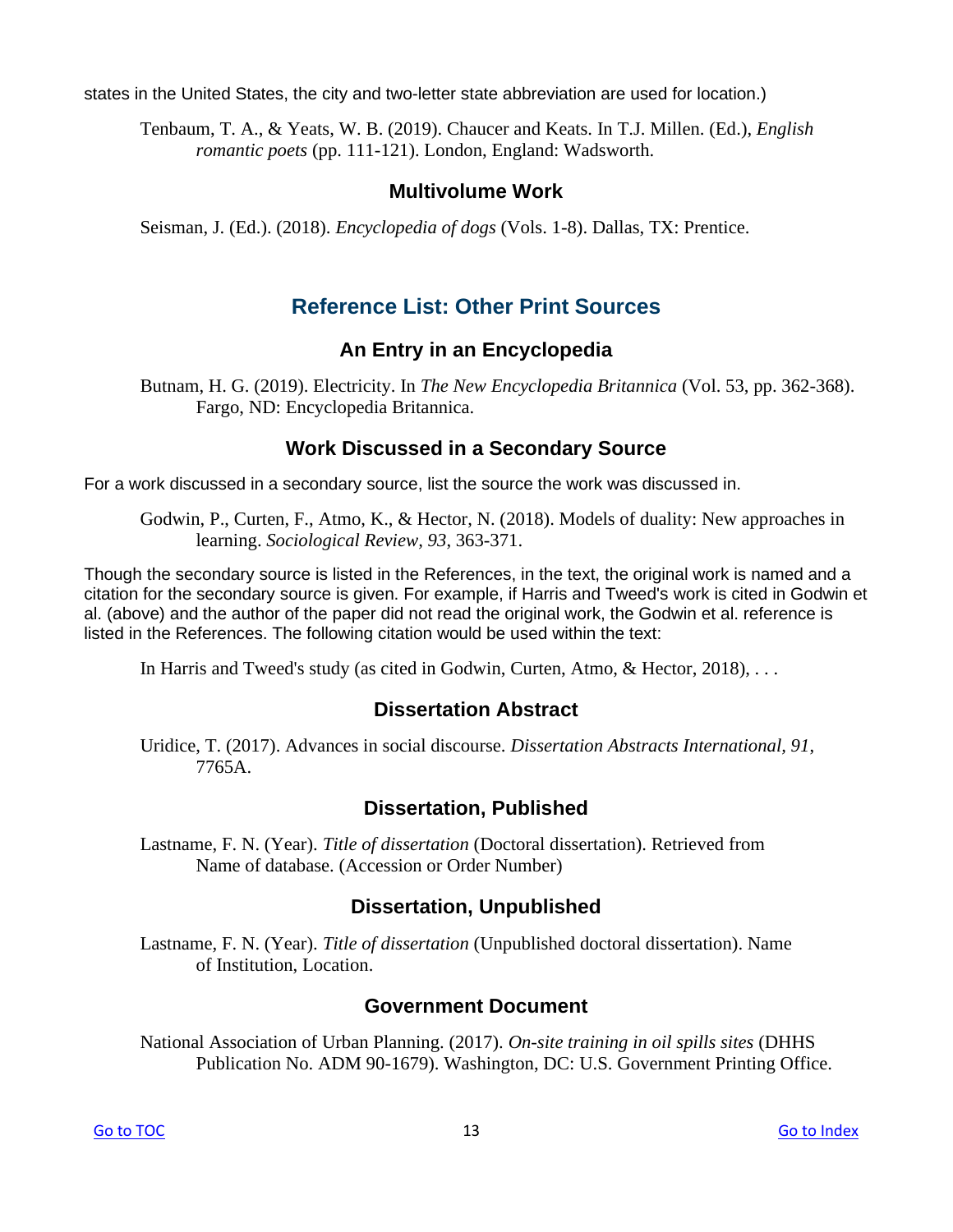## **Report from a Private Organization**

<span id="page-13-0"></span>American Pediatric Association. (2019). *Guidelines for the cure of patients with skin disorders* (3rd ed.). Tulsa, OK: Author.

# **Reference List: Electronic Sources**

The year, month, and date in references should be included when possible. When the month and date are not available, the year of publication may be used. Some electronic citations demand the use of brackets. In such cases, brackets should directly surround content without any spaces: [bracketed content].

## **Webpage or Piece of Online Content**

Webpages and online documents are cited similarly to print content but with a URL included at the end of the entry. The URL may or may not be left as an active link. Additional information like translators, editors, first edition publication date, etc., should be included as for print sources.

Author, A. A. & Author B. B. (Date of publication). Title of page [Format description when necessary]. Retrieved from https://www.webaddress.com/full/url/

Adams, D. (2019). How to repair a loom [PDF file]. (Chitten J. M. & Farlow T., Trans.) Retrieved from https://www.repairaloom/Adams.D.html

When an author is not listed, begin with the title. If a date of publication is not listed, n.d. (no date) should be used.

Reserves and Assets. (n.d.). Retrieved from https://www.fundsandassets\_resources.html

It is a best practice to include a date of access when the web content is likely to change:

Farm Sanctuary and Lab [Facebook page]. (n.d.). Retrieved March 30, 2017, from https://www.facebook.com/FarmSanctuaryandLab/

# **Article from an Online Periodical**

An article from an online periodical follows the same guidelines as printed articles. It is best to include all of the information that the online host provides, including an issue number in parentheses.

Author, A. A., & Author, B. B. (Date of publication). Title of article. *Title of Online Periodical, volume number*(issue number if available). Retrieved from https://www.webaddress.com/full/url/

Weller, D. (2017). 5 warnings of influenza. *MedicalAlerts: Parents Helping Parents, 155*. Retrieved from https//www.5warningsofinfluenza/articles/paratentshelpparents

# **Online Scholarly Journal Article: Citing DOIs**

A digital object identifier (DOI) is a unique alphanumeric string assigned by the International DOI Foundation to identify content and provide a persistent link to its location on the Internet. A publisher assigns a DOI when an article is published and made available electronically. Because online material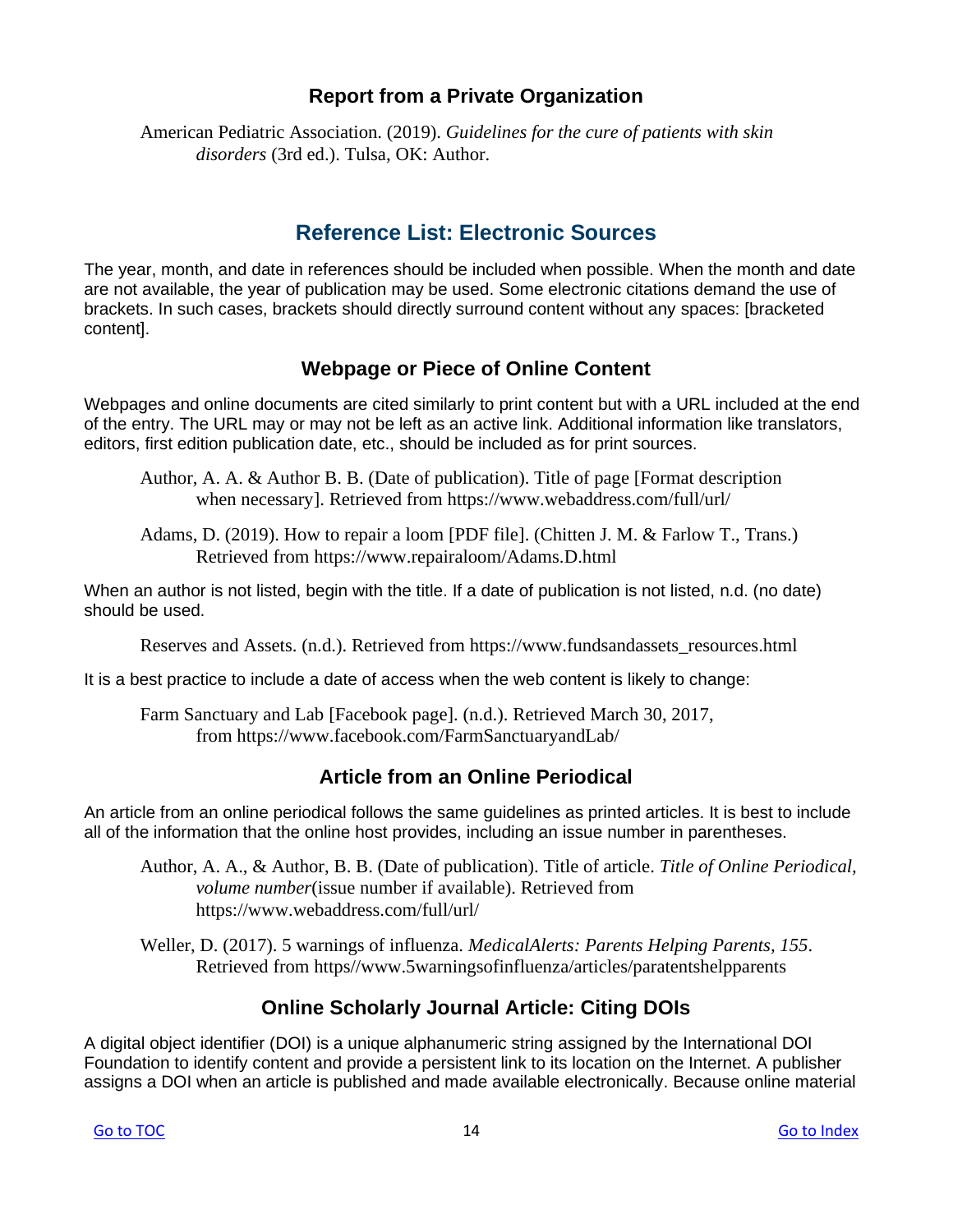and URLs change, APA recommends providing a Digital Object Identifier (DOI) when possible in place of an URL. DOIs are unique to their documents and provide a stable and more long-lasting link for an online article.

## **Article from an Online Periodical with DOI Assigned**

- Author, A. A., & Author, B. B. (Date of publication). Title of article. *Title of Journal, volume number,* page range. doi:0000000/000000000000 or https://doi.org/10.0000/0000
- Powers, S. (2018). On successful exhibitions: An annotated bibliography. *American Journal of Public Relations, 17*, 89-103. doi:12.9008/89097860710821456

Westin, P.J., & Mallick, A. (2018). Child technology: Parental contact versus automated toys. *Journal of Child Development, 66*(3), 163-178. https://doi.org/11.1090/s.appdev.2018.09.007

## **Article from an Online Periodical with no DOI Assigned**

When an online scholarly journal article does not have a DOI, the URL of the journal home page is used.

Author, A. A., & Author, B. B. (Date of publication). Title of article. *Title of Journal, volume number*. Retrieved from https://www.journalhomepage.com/full/url/

Sims, C. S. (2019). A pacifist response to human rights. *Journal of Metaphysical Studies, 18*. Retrieved from https://www.cpc.psu.edu/tjn/twddcont.html

## **Article from a Database**

APA states that including database information in a citation is not necessary as databases change over time. However, the following information about databases is included for those who need database information.

When referencing a print article obtained from an online database (as from a library), the appropriate print citation information is provided—formatted just like a print citation would be for that type of work. Providing this information allows a reader to retrieve the print version without access to the database from which the article was retrieved.

When citing a database article that is available in a journal or magazine, include the home page's URL. Retrieval dates should be provided if the source could change (for example, a Wiki).

Author, A. A., & Author, B. B. (Date of publication). Title of article. *Title of Journal, volume number,* page range. Retrieved from https://www.someaddress.com/full/url/

Franks, R. E., Wilcox, A. G., & Groves, E. Y. (2019). An analysis of snack foods. *Journal of Eating Disorders, 6*(2), 206-214. Retrieved from https://www.joed.com/snacks/url/

## **Abstract**

When citing an abstract of an article whose full text is also available, the online abstract is cited like any other online citation, with the addition of "[Abstract]" after the article or source name. If the full text is *not*  available, an abstract that is available through an abstracts database may be used as a secondary source.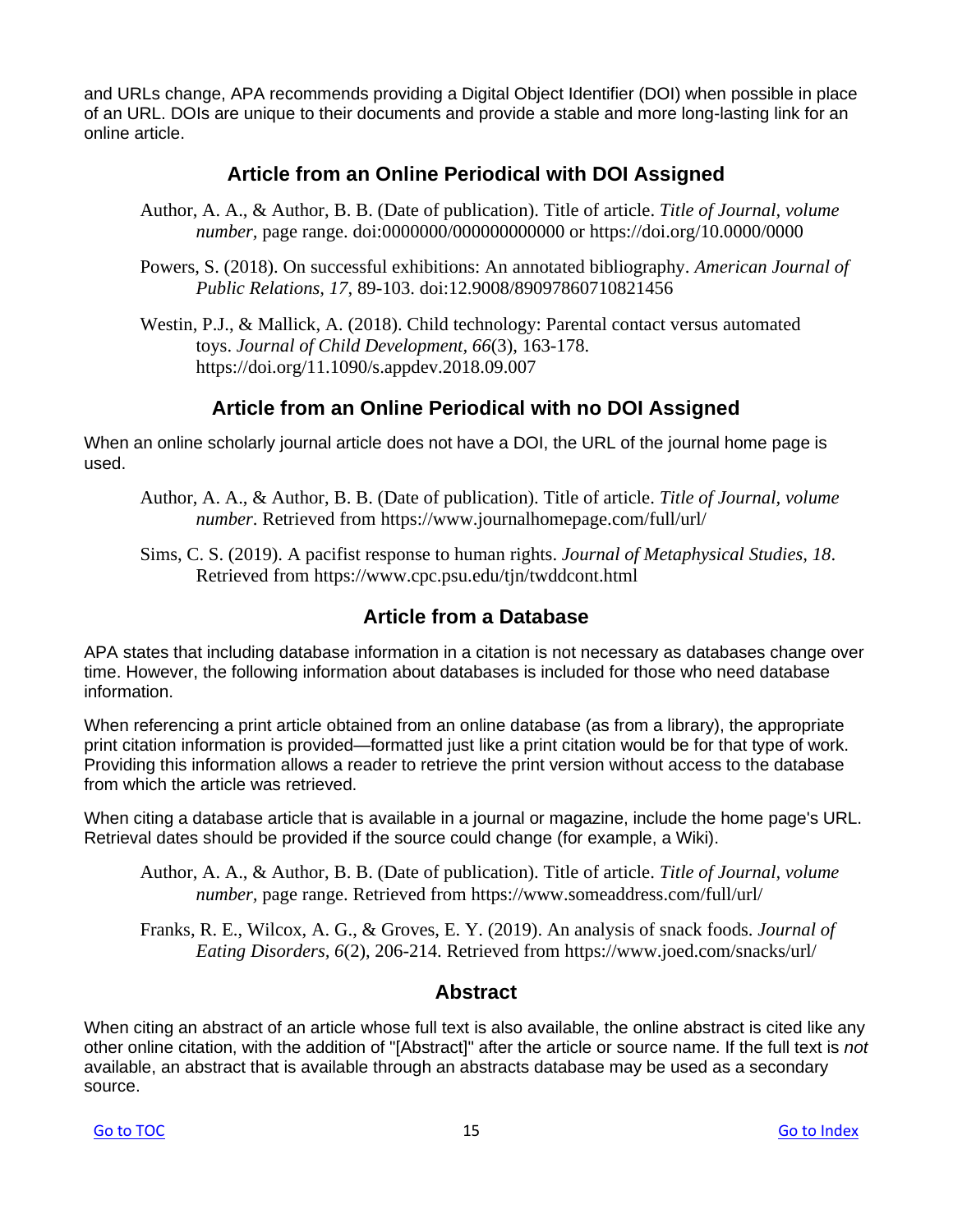- Zellers, G. (2017). Behavior disorders in foster children: Four case studies [Abstract]. *American Journal of Behavior Disabilities, 23*(1), 89-109.
- Harris, B., Applebaum, P., & Darwin, M. (2018). No words? Literary theory and the hearing impaired. *Sound, 45*(2), 567-578. Abstract retrieved from Abstracts in Audiology. (Accession No. 80673869)

## **Newspaper Article**

- Author, A. A. (Year, Month Day). Title of article. *Title of Newspaper*. Retrieved from https://www.webaddress.com/full/url/
- Posey, P. (2017, January 30). Assisted living. *The Chicago Tribune*. Retrieved from https://chitrib.com/2017/0130/assisted-living/?\_r=0

## **Electronic Books**

The following format is used for electronic books if the book is available *only* in a digital format on personal websites, databases, or in audio form. Use "Available from," rather than "Retrieved from," if the work is not directly available online or must be purchased. Include the publish date in parentheses after the author's name for books available in print form and electronic form. When referencing e-book editions, include the type and version of e-book (e.g., "[Kindle DX version]") and if a DOI is available, include it at the end of the reference.

Positano S. P. (n.d.). *Soloman's song: Children's bedtime stories*. Retrieved from https://digital.library.ucit.edu/reference/positano/soloman/songs.html

Sexton, Q. (n.d.). *Birds of the desert*. Available from https://www.scruggs.com/cti-bip/biblios? exkey=1-0780897686108-2

## **Kindle Books**

Kindle and other e-books must include the following information: author, date of publication, title, e-book version, and either the DOI or the location where the book was downloaded.

Lawrence, D. H. (1928). *Lady Chatterley's Lover* [Kindle DX version]. Retrieved from Amazon.com

#### **Chapter/Section of a Web Document or Online Book Chapter**

- Author, A. A., & Author, B. B. (Date of publication). Title of article. In *Title of book or larger document* (chapter or section number). Retrieved from https://www.webaddress.com/full/url/
- Timmons, E. J. (2019). Friendly felines. In *Dictionary of cats* (Chapter 2). Retrieved from https://DictofCats.org/docs/16.8/ \_rewrite.html
- Decklin, L. (2018). A new era. In K. Hardy and S. D. Deniks (Eds.), *Profess of the century*. Retrieved from Heritage database.

Always use information that will link directly to the chapter section quoted, not the home page of the website.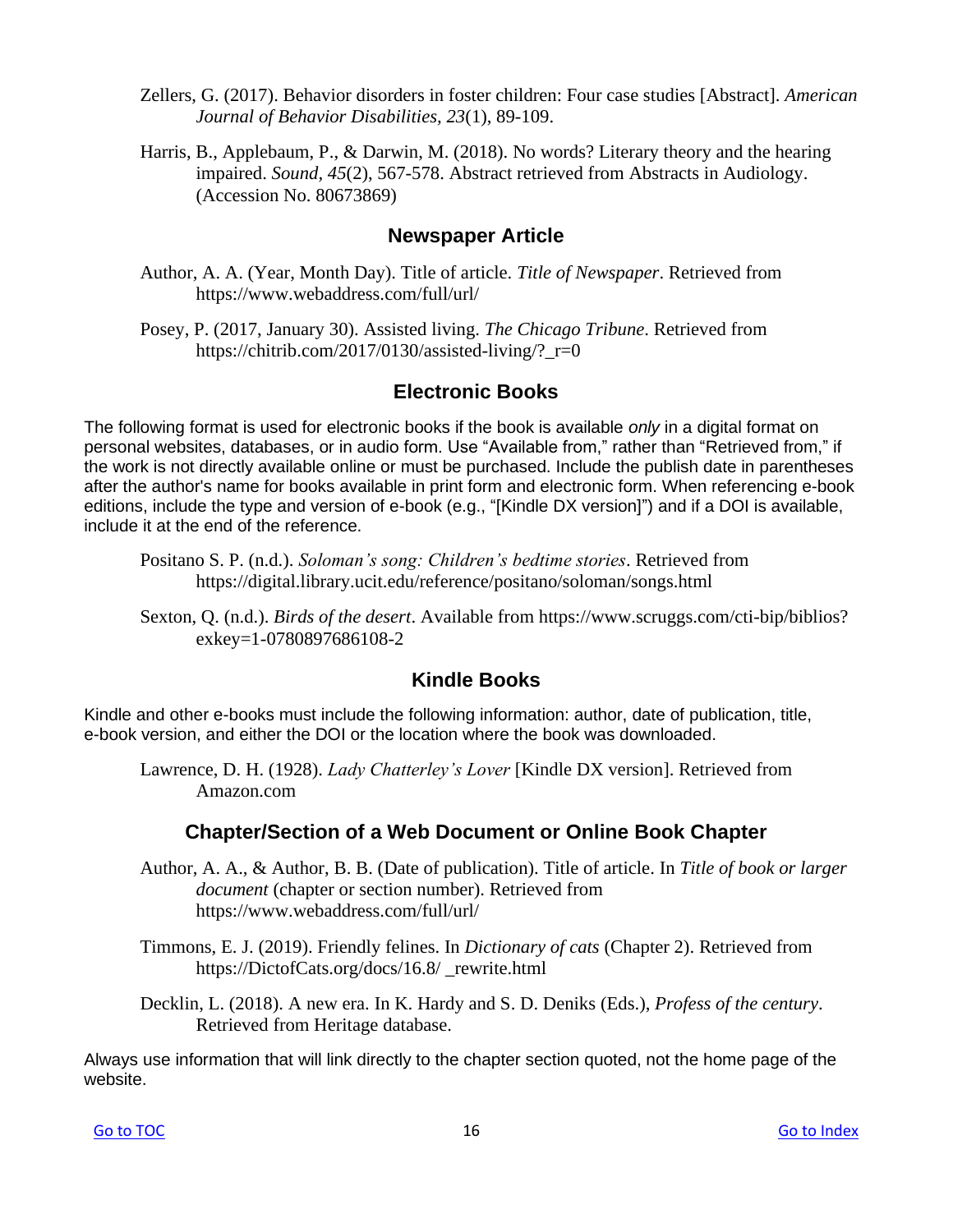## **Online Book Reviews**

In the two examples below—one from a newspaper article and the other from a scholarly journal— "Review of the book" and the title of the reviewed work are listed in brackets. The web address is provided after "Retrieved from," when the review is freely available to anyone and "Available from" if the review comes from a subscription service or database, including information regarding where the review can be purchased.

- Strauss, H. (2019, May 20). Phenomenal scenes [Review of the book *My country*]. *The Chicago Sun Times*. Retrieved from https://www.suntimes.com/review/.html?page=2
- Newcastle, G. (2018). Voices of Wilder [Review of the book *The Matchmaker: New readings on Wilder's masterpiece]*. *American Fiction, 63*(2), 117-125. Available from The Annadelle Project website: https://annadelle.com/american\_fiction\_studies/ html

## **Dissertation/Thesis from a Database**

Taylor, B. (2017). *Hair Loss: A psychosocial treatment of male pattern baldness*. Retrieved from ProQuest Dissertations & Theses Global. (AAT 43292214)

## **Online Encyclopedias and Dictionaries**

Encyclopedias and dictionaries do not typically include authors' names, so the name of the entry is moved to the beginning of the citation. Publication dates should be provided, if available, or no date (n.d.) if not.

Socialism. (n.d.). In *Columbian Encyclopedia online*. Retrieved from https://www.columbianencyclopedia.com/topic/8997633/socialism

## **Online Bibliographies and Annotated Bibliographies**

Franks, J. (2018). *Hepatitis and STDs in prisons: A select annotated bibliography*. Retrieved from https://www.kl-ssygc.ca/aol-asc/alt\_/hpb-dgps/pdf/intactiv/hepeitis-prisonstds\_e.pdf

## **Data Sets**

For raw data, provide a web address ("Retrieved from").

United States Department of Motor Vehicles. (2018). *Illinois speed limits* [Data file]. Retrieved from https://www.illinois.org/Datasets/IL/IL00/in\_fy2018.pdf

## **Graphic Data**

For graphic data, provide the researching organization and date. A brief explanation of what type of data is there and in what form it appears is provided in brackets followed by the project name and retrieval information.

Lunar Radioactivity and Environment Investigation. (2017). [Grid illustration the SURGE Spatial Plot March 10, 2001]. *Lunar Radioactivity Data Access from the TLC, TYR, and DOS Instruments*. Retrieved from https://cusp.texas.edu/spectra.ion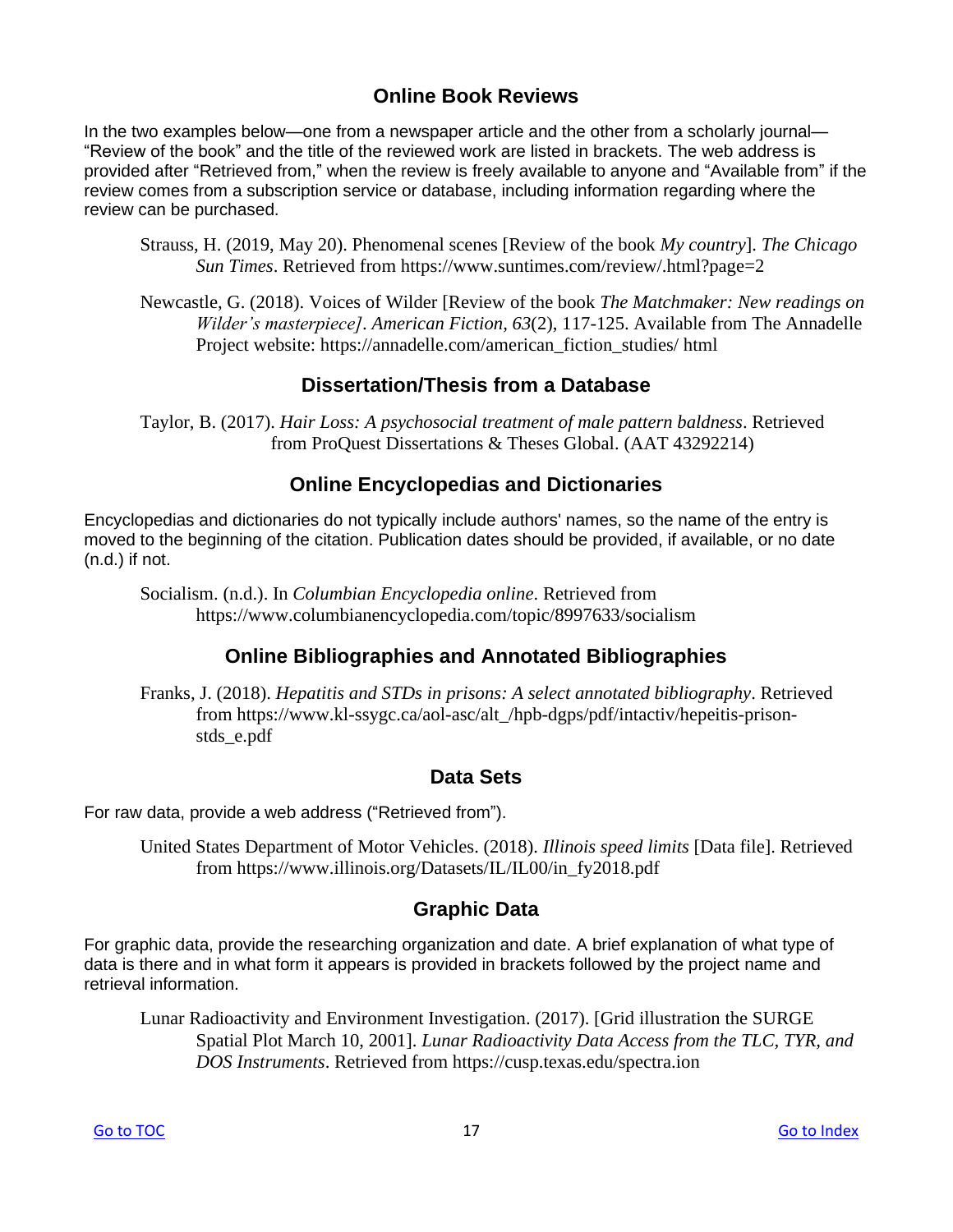## **Qualitative Data and Online Interviews**

For interviews *not* available online in audio or print form, the interview only is cited in the text (including month, day, and year) but not in the reference list. When an audio file or transcript *is* available online, the following model is used, specifying the medium in brackets:

Timmons, S. (Interviewer) & Watson, E. (Interviewee). (2019). *Literary Theory 2* [Interview transcript]. Retrieved from British Language and Literature website: https://www33.rtc.org/englishliterature.htm

## **Online Lecture Notes and Presentation Slides**

For online lecture notes, it is necessary to include the appropriate file format in brackets after the lecture title (PowerPoint slides, Word document, etc.).

Peters, L. (n.d.). *Michelangelo's David* [PDF document]. Retrieved from Lecture Notes Online Website: https://www.arthistory.italy.edu/class/art230/Peters/index.html

Dennison, W. (2019). *Local guidelines of substances in the ecosystem* [PowerPoint slides]. Retrieved from https://tellis.uvo.edu/ppt/index.html

## **Non-Periodical Web Document or Report**

If the Internet document is more than one web page, it is necessary to provide the home page or entry page URL for the document. If a date is not available, n.d. (no date) should be used.

- Author, A. A., & Author, B. B. (Date of publication). Title of document. Retrieved from https://Web address
- Picard, S., Wagner, J., Gauwin, K., Tomey, P., Sanderson, K., Summerland, P., & Frizee, T. (2019, April 17). General format. Retrieved from https://website. /resource/271/63/

## **Computer Software/Downloaded Software**

Standard office software (like Word and Excel) or programming languages should not be cited. References should be provided only for specialized software (software that is specially designed for an individual or company's specific needs).

Zember, H. (2019). FashionPlate [computer software]. New York: Prentiss.

When software is downloaded from a website, it is necessary to provide the version and year when available.

Frizzle, P., Rex, T., & Weston, A. (2018). OptTech: Optometry Exam Software (Version 1.1) [Software]. Available from https://www.optetrics.com/softward/exam/opttech/

#### **Email**

An email is not included on the reference list, though parenthetically cited in the paper.

(B. York, personal communication, November 17, 2018).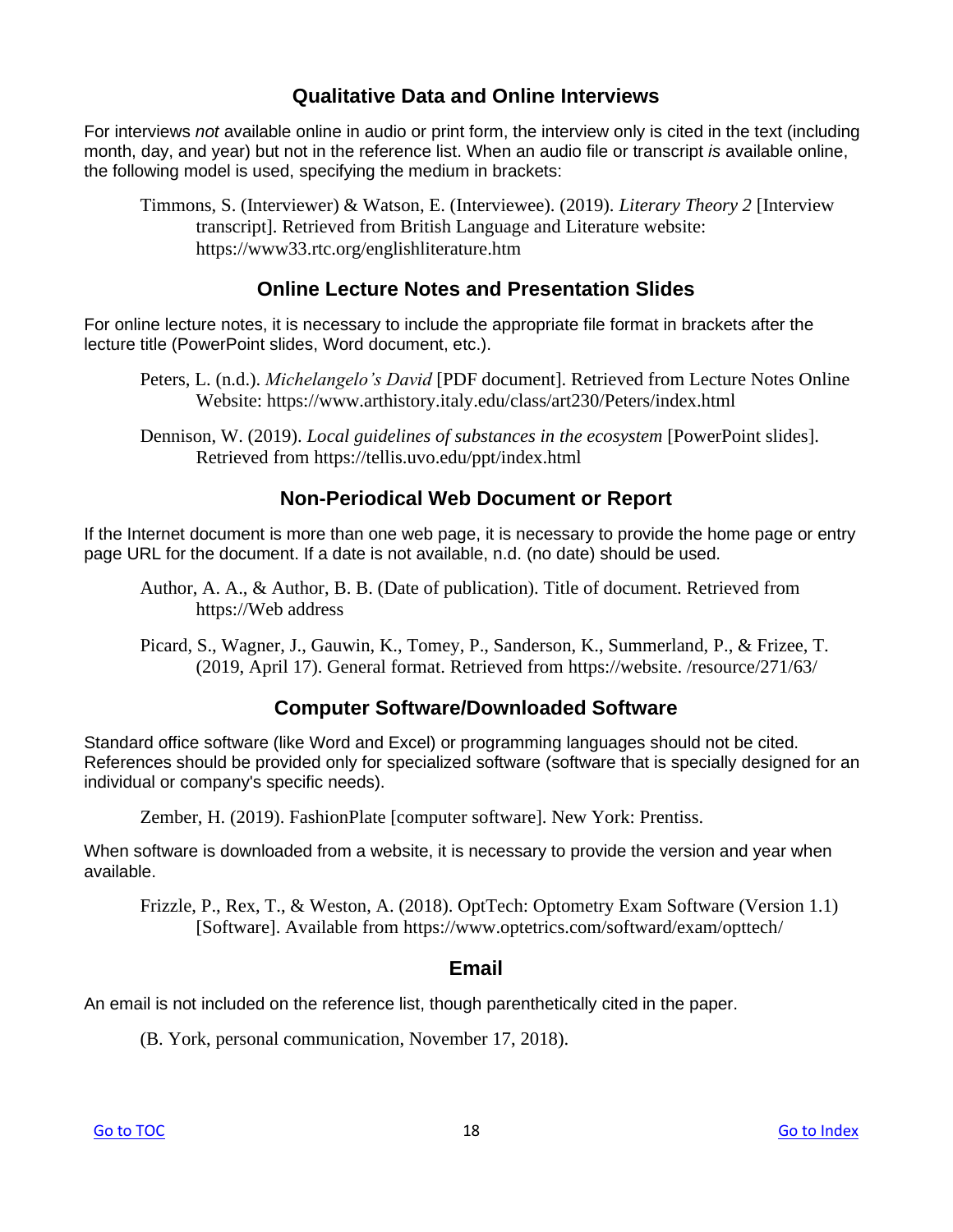# **Online Forum or Discussion Board Posting**

Online forum or discussion board postings should include the title of the message and the URL of the newsgroup or discussion board. Titles for items in online communities such as blogs, newsgroups, and forums are not italicized. When the author's name is not available, a screen name may be used. Post or message numbers should be included in brackets, when available, in addition to the URL where the message is archived (e.g., "Message posted to..., archived at...").

Rook, E. T. (2018, June 30). Innovations in cyber technology [Msg 59]. Message posted to https://groups.aol.com/forum/messages/00059.html

## **Blog Post**

For blog posts, include the title of the message and the URL. Titles in online communities such as blogs, newsgroups, and forums are not italicized. When the author's name is not available, a screen name may be used.

R Phillips. (2017, December 17). Me, myself, and I: Who am I, anyway? [web log comment]. Retrieved from https://www.website.org/thenewme

# **YouTube Video or Video Blog Entry**

Citing online videos is similar to the other types of digital media described above, the only difference being the addition of a pseudonymous screen name. Creators of digital videos often use a pseudonymous screen name; this information is included after the author's name. The screen name should be exactly as it appears, even if it does not observe standard spelling and capitalization rules. If no author name is available, or if the author's name is the same as the username, do not include it.

Author, A. A. [Screen name]. (year, month day). *Title of video* [Video file]. Retrieved from https://www.webaddress.com/full/url/

Wicken, J. [LyfeStar]. (2019, July 25). *Galaga's revenge* [Video file]. Retrieved from https:///www.cybergames.net/LyfeStar/game1

## **Wikis**

Wikis such as Wikipedia are collaborative projects created by unknown and unverified authors. As a result, such content cannot be verified or guaranteed. Still, writers cite from wikis and when doing so, may use the following format:

The Grand Canyon. (n.d.). Retrieved May 2, 2019, from Wikipedia: https://wikipedia.laptop.org/go/GrandCanyon

## **Audio and Video Podcasts**

For podcasts, always provide as much information as possible. For example, if the producer and episode details are provided, include them in the citation.

Descartes, F., & Wilson, S. (2017, October 30). Chicago jazz. Music @ Chitown Podcast. Podcast retrieved from https://music.chitown.org/podcast.htm

Turney, S. (Producer). (2019, March 7). The community city garden [Episode 15]. *Explorations in Gardening.* Podcast retrieved from https://www.explorationsingardening.com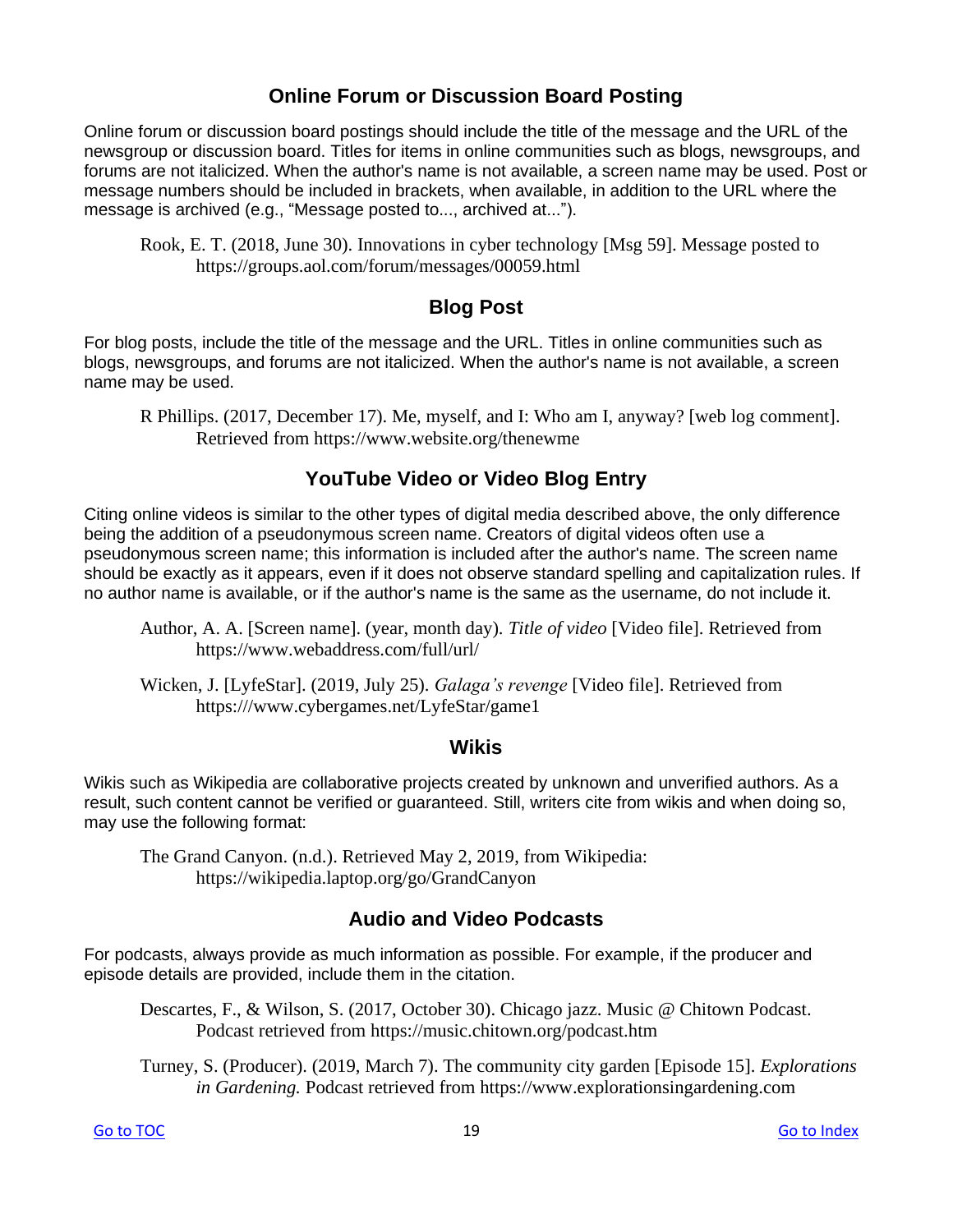# **Reference List: Other Non-Print Sources**

## **Interviews, Email, and other Personal Communication**

<span id="page-19-0"></span>Interviews, emails, and other personal communication are not included on the reference list. The communicator's name, "personal communication," and the date of the communication are, however, included in the main text of the paper.

- (D. Skylar, personal communication, June 13, 2019).
- W. R. Wren proposed that wild birds not be fed during the summer months (personal communication, July 12, 2018).

## **Motion Picture**

Producer, P. P. (Producer), & Director, D. D. (Director). (Date of publication). Title of motion picture [Motion picture]. Country of origin: Studio or distributor.

When a movie or DVD is no longer available for distribution, the following may be added to the citation in place of the studio or distributer: (Available from Distributor name, full address, and zip code).

## **Single Episode of a Television Series**

- Writer, W. W. (Writer), & Director, D. D. (Director). (Date of publication). Title of episode [Television series episode]. In P. Producer (Producer), *Series title.* City, state of origin: Studio or distributor.
- Culver, S. G. (Writer), & Lewin, T. W. (Director). (2018). The after party [Television series episode]. In J. Smith (Producer), *Soccer moms*. Los Angeles, CA: Star Studios.

#### **Television Broadcast**

Checkov, I. L. (Producer). (2017, September 17). The evening news [Television broadcast]. New York, NY: American Broadcasting Service.

#### **Television Series**

Danley, J. (Producer). (2017). *Late-night with Jason Stedman* [Television series]. Hollywood, CA: Columbia Broadcasting System.

## **Music Recording**

- Songwriter, W. W. (Date of copyright). Title of song [Recorded by artist if different from song writer]. On *Title of album* [Medium of recording]. Location: Label. (Recording date if different from copyright date).
- Slater, P. (2018). Moonlight on silver lake [Recorded by Scott Jones]. On *Love songs for lovers* [CD]. Paris, France: Amour Music Limited.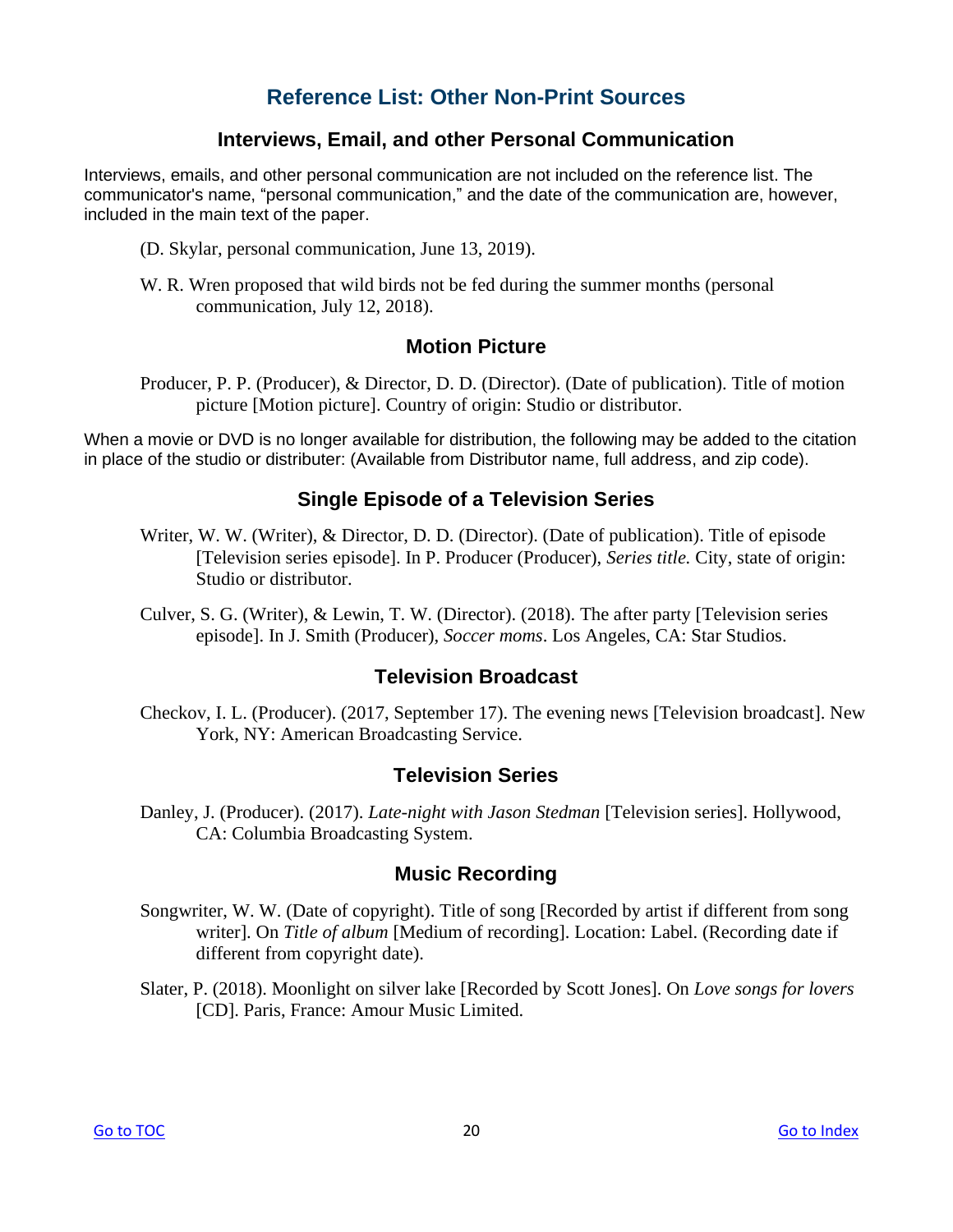# **APA Stylistics Basics**

## **Point of View and Voice**

<span id="page-20-0"></span>The first-person point of view may be used when discussing one's research ("I studied ...") and when referring to oneself and one's co-authors ("We examined the data ..."). Always use first person when discussing research steps rather than personifying the work, as a study cannot "control" or "interpret," though authors can.

Generally, however, the research should be the focus, not the researchers ("The results indicate . . . "). Only use "we" when referring to oneself and the one's co-authors.

Avoid foregrounding the research in the passive voice ("Experiments have been conducted ..."). APA Style encourages writing in the active voice, so instead, use pronouns in place of "experiments" ("We conducted experiments . . ." and "We interviewed . . .").

## **Clarity and Conciseness**

Clear and succinct diction are important when presenting research in APA Style. One must be careful not to misrepresent information from a study or add confusion to the writing with wordiness or unnecessarily difficult wording or sentences. It is best to be specific, avoid vague language, and provide adequate information so that the development of the study may be followed. Being succinct sometimes means removing unnecessary words and condensing information whenever possible. Balancing clarity and conciseness while condensing information can be a challenge.

**Example:** "It was predicted that bullying would predict emotional problems in school-aged children."

The above hypothesis is too brief, not to mention vague and wordy. Outlining specific ideas can be clarifying though still concise:

"The hypothesis stated that bullying and victimization of elementary students on the school bus would predict emotional problems during the middle-school years. Further, an additional hypothesis stated that the effect would be stronger for ESL students."

## **Word Choice**

Be mindful of the words and terms selected in one's writing, as commonly used words can take on different meanings and impact a reader's understanding, interpretation, and/or analysis of a study. Best practices include:

Avoid using "subjects" when referring to individuals involved in the research. Instead, "participants" or "respondents" may be used.

Use more specific terms like "older adults," "middle school students," or "community members" to provide more detail about the participants or respondents in the study.

Since no single study can prove a theory or hypothesis, avoid use of "proof" or "proves." Instead, "The study suggests . . ." or "Our evidence indicates . . ."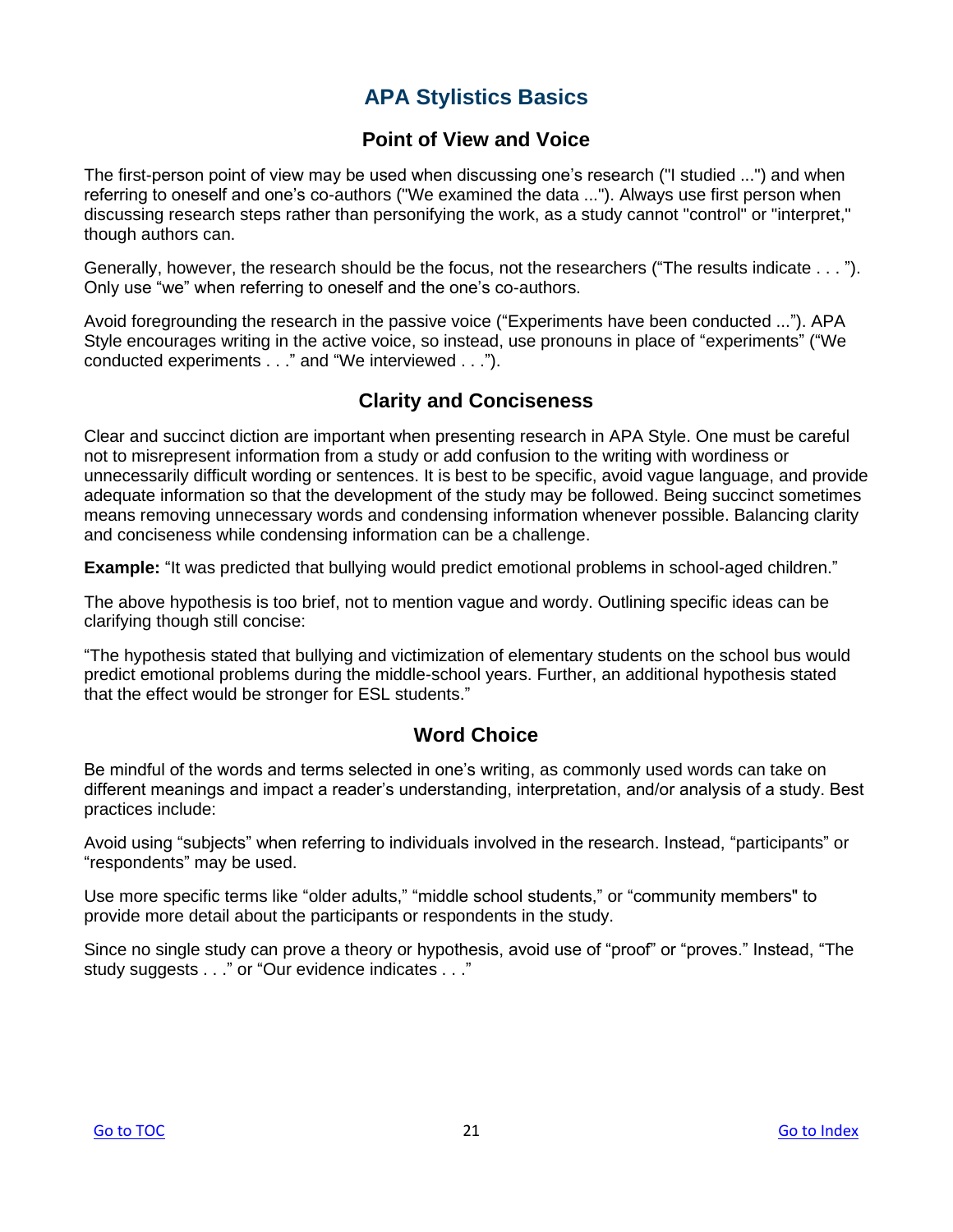## **Index**

#### **A**

<span id="page-21-0"></span>Abstract, 4 Abstract, database, 15 An Entry in an Encyclopedia, 13 An Unknown Author, 7 APA Stylistics Basics, 21 Article from a Database, 15 Article from an Online Periodical, 14 Article from an Online Periodical with DOI Assigned, 15 Article from an Online Periodical with no DOI Assigned, 15 Article in a Magazine, 11 Article in a Newspaper, 12 Article or Chapter in an Edited Book, 12 Audio and Video Podcasts, 19 Authors With the Same Last Name, 7

#### **B**

Blog Post, 19 Book, 12

## **C**

Chapter/Section of a Web Document or Online Book Chapter, 16 Clarity and Conciseness, 21 Computer Software/Downloaded Software, 18

#### **D**

Data Sets, 17 Dissertation Abstract, 13 Dissertation, Published, 13 Dissertation, Unpublished, 13 Dissertation/Thesis from a Database, 17

#### **E**

Edited Book with an Author or Authors, 12 Edited Book, No Author, 12 Edition Other Than the First, 12 Electronic Books, 16 Electronic Sources, 8 Email, 18

#### **G**

General Paper Format Guidelines, 2 Government Document, 13 Graphic Data, 17

#### **I**

Indirect Sources, 8 Interviews, Email, and other Personal Communication, 20 In-text citation capitalization, quotes, and italics/underlining, 5 In-Text Citations: Author/Authors, 6 In-Text Citations: The Basics, 5 Introductions, Prefaces, Forewords, and Afterwords, 8, 11

#### **J**

Journal Article Paginated by Issue, 11 Journal Article Paginated by Volume, 11

#### **K**

Kindle Books, 16

#### **L**

Letter to the Editor, 12 Long quotations, 5

#### **M**

Major Paper Sections, 2 More Than Seven Authors, 10 Motion Picture, 20 Multivolume Work, 13 Music Recording, 20

#### **N**

Newspaper Article, 16 Non-Periodical Web Document or Report, 18

#### **O**

Online Bibliographies and Annotated Bibliographies, 17 Online Book Reviews, 17 Online Encyclopedias and Dictionaries, 17 Online Forum or Discussion Board Posting, 19 Online Lecture Notes and Presentation Slides, 18 Online Scholarly Journal Article: Citing DOIs, 14 Organization as an Author, 7 Organization as Author, 10

#### **P**

Paraphrase and summary, 6 Personal Communication. *See* Interviews, Email, and other Personal Communication Point of View and Voice, 21